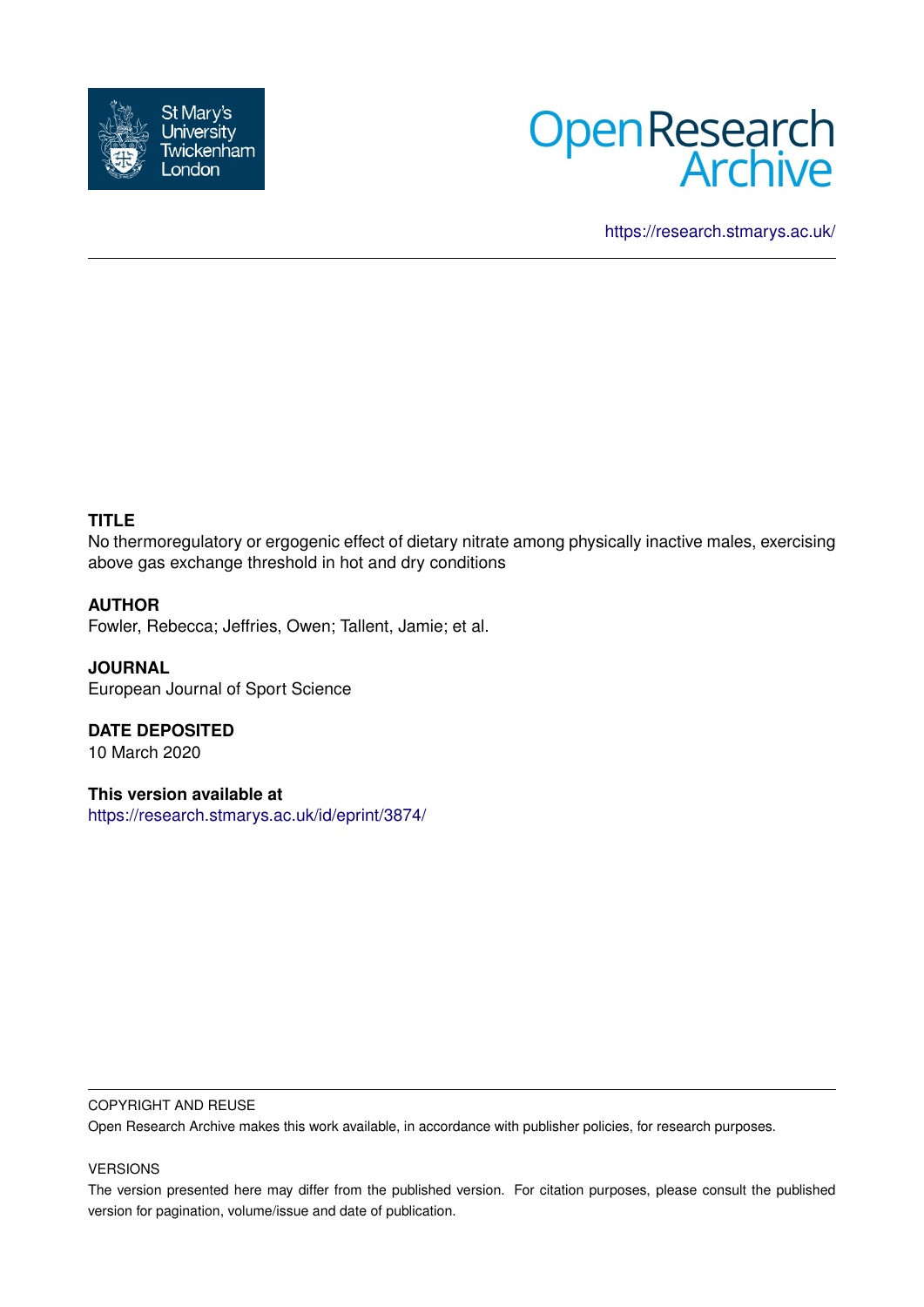**Title:** No thermoregulatory or ergogenic effect of dietary nitrate among physically inactive males, exercising above gas exchange threshold in hot and dry conditions

**Running head:** Dietary nitrate and exercise in the heat

# **Authors:**

Rebecca Fowler<sup>1</sup>, Owen Jeffries<sup>2</sup>, Jamie Tallent<sup>1</sup>, Nicola Theis<sup>3</sup>, Shane M Heffernan<sup>4</sup>, Melitta A. McNarry<sup>4</sup>, Liam Kilduff<sup>4,5</sup>, Mark Waldron<sup>4,6\*</sup>

# **Affiliations:**

1Faulty of Sport, Health and Applied Sciences, St Mary's University, London, UK <sup>2</sup>School of Biomedical, Nutritional and Sport Sciences, Newcastle University, Newcastle Upon Tyne, UK 3School of Sport and Exercise, University of Gloucestershire, Gloucestershire, UK 4A-STEM, College of Engineering, Swansea University, Swansea, UK 5Welsh Institute of Performance Science, Swansea University, Swansea, UK <sup>6</sup>School of Science and Technology, University of New England, NSW, Australia \* = corresponding author

# **Details for the Corresponding Author:**

Dr. Mark Waldron mark.waldron@swansea.ac.uk ORCID: 0000-0002-2720-4615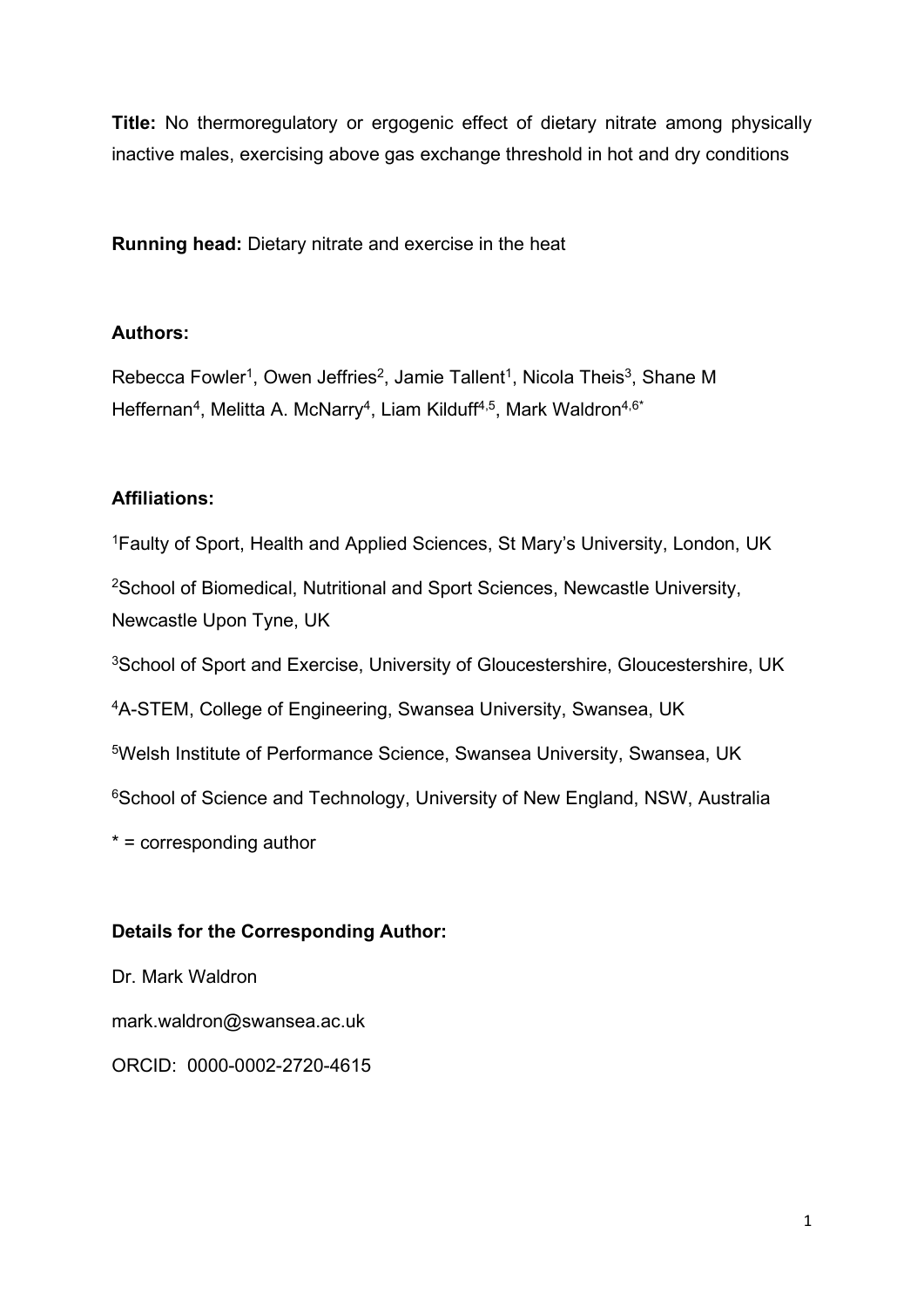## **Abstract**

The aim of this study was to determine the effect of five days dietary nitrate  $(NO<sub>3</sub>)$ consumption on exercise tolerance and thermoregulation during cycling in hot, dry conditions. In a double-blind, randomised crossover design, 11 healthy males participated in an exercise tolerance test  $(T_{lim})$  in the heat  $(35^{\circ}C, 28^{\circ})$  relative humidity), cycling above the thermoneutral gas exchange threshold, after five days of dietary supplementation, with either  $NO<sub>3</sub>$ -rich beetroot juice (BR;  $\sim$  9.2 mmol NO<sub>3</sub><sup>-</sup>) or placebo (PLA). Changes in plasma [NO<sub>3</sub><sup>-</sup>] and nitrite [NO<sub>2</sub><sup>-</sup>], core and mean skin temperatures, mean local and whole-body sweat rates, heart rate, perceptual ratings and pulmonary gas exchange were measured during exercise, alongside calorimetric estimations of thermal balance. Mean arterial pressures (MAP) were recorded pre-T<sub>lim</sub>. There were no differences in T<sub>lim</sub> between conditions (BR = 22.8  $\pm$  8.1 min; Placebo = 20.7  $\pm$  7.9 min) ( $P = 0.184$ ), despite increases in plasma [NO<sub>3</sub><sup>-</sup>] and [NO<sub>2</sub><sup>-</sup>] (*P* < 0.001) and a 3.8% reduction in resting MAP (*P* = 0.004) in the BR condition. There were no other differences in thermoregulatory, cardio-metabolic, perceptual or calorimetric responses to the T<sub>lim</sub> between conditions ( $P > 0.05$ ). Dietary NO<sub>3</sub> supplementation had no effect on exercise tolerance or thermoregulation in hot, dry conditions, despite reductions in resting MAP and increases in plasma  $[NO<sub>3</sub>]$  and [NO<sub>2</sub>]. Healthy, yet physically inactive individuals with no known impairments in vasodilatory and sudomotor function do not appear to require BR for ergogenic or thermolytic effects during exercise in the heat.

**Key words:** Beetroot: Hot; Sweating; Cooling; Ergogenic aids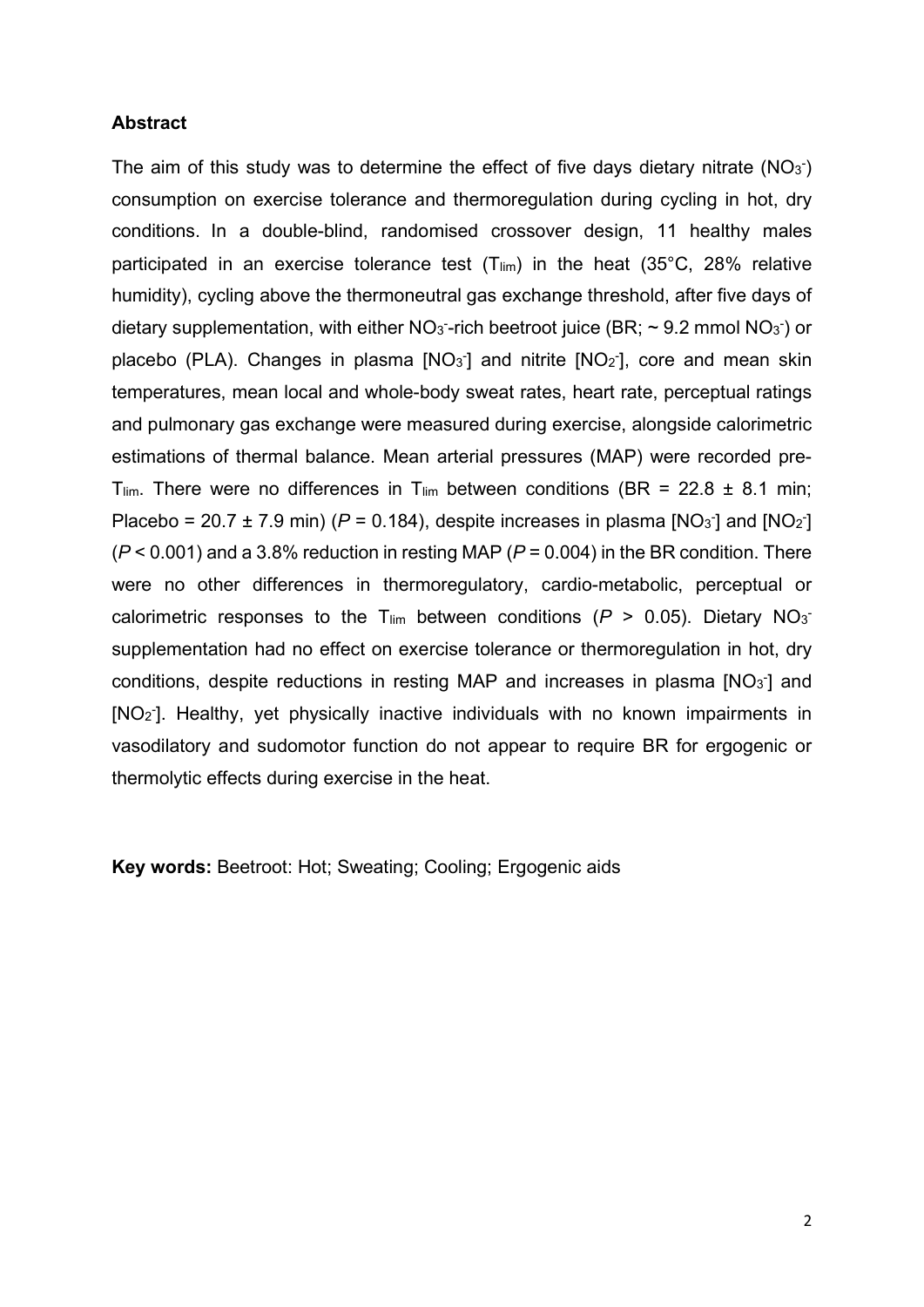#### **Introduction**

During exercise in hot environments, body heat is predominantly gained through internal metabolic heat production, with thermal equilibrium maintained via dry (conductive, convective or radiative) or evaporative heat transfer pathways (Gagge & Gonzalez, 1996). While dry heat transfer  $(H<sub>div</sub>)$  is sufficient to offset positive heat storage in cooler environments, in the heat (>33 °C), or in response to significant metabolic heat production experienced during exercise, there is a predominant reliance on sweating for latent heat transfer (Armstrong, 2000). Thus, in thermally strained humans exercising in hot laboratory conditions, cutaneous vasodilation and sweating chiefly support heat loss by attenuating the rate of core temperature increases (Sawka & Young, 2006).

Evaporation of sweat from the skin surface is the largest modifiable heat loss pathway for maintenance of thermal balance during exercise in the heat (Gagge & Gonzalez, 1996). The latent heat of vaporisation depends upon the efficiency of the sweating process and the surrounding water vapour pressure (i.e. humidity) (Parsons, 1993) – both of which can be acutely manipulated. For example, evaporative cooling capacity is greater in hot and dry conditions compared to humid ambient environments (Muhamed et al., 2016), which is explained by the larger vapour pressure gradient between the skin's surface and the ambient air. Thus, the imposition of a dry, hot environment increases the maximal evaporative heat transfer capacity of the environment  $(E<sub>max</sub>)$ . However, reliance on evaporative cooling to achieve thermal balance (E<sub>req</sub>) is partly determined by the interplay of convective, conductive and radiative heat transfer (i.e.  $H_{\text{dry}}$ ), as well as the internal metabolic heat production (Hprod) (Gagnon et al., 2013). Therefore, quantification of the individual components of thermal balance (using partitional calorimetry) permits a more accurate assessment of interventions that are intended to acutely enhance evaporative cooling capacity, yet this is seldom performed in empirical research (Cramer & Jay, 2018).

Among many other biological roles, nitric oxide (NO) acts as a signalling molecule for modifiable heat transfer mechanisms; namely, eccrine sweat gland function and cutaneous blood flow (Stapleton et al. 2014; Fujii et al. 2016). On the basis that NO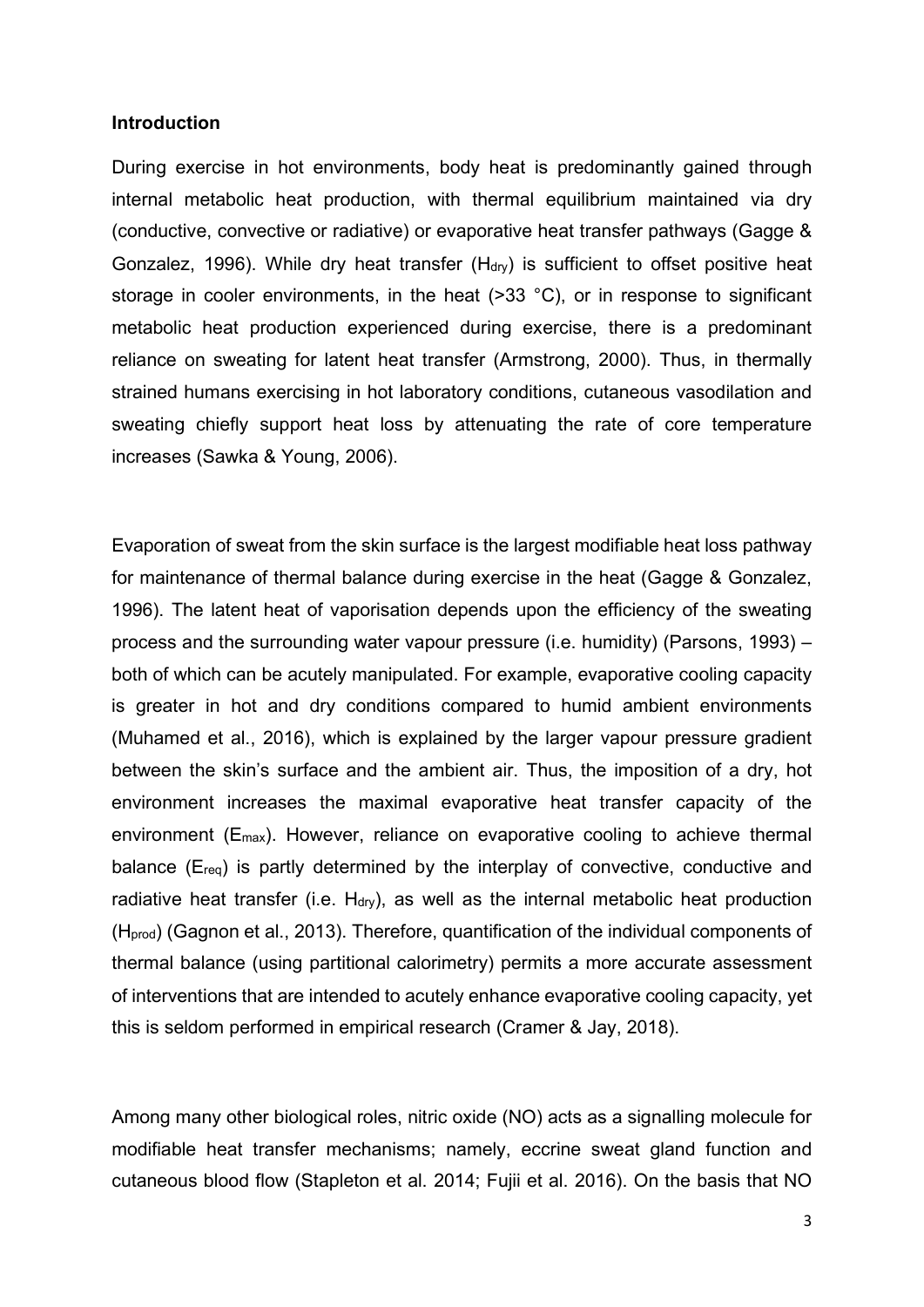can be produced through the stepwise reduction of inorganic nitrate  $(NO_3 \rightarrow NO_2)$ →NO), its effects on thermoregulation in healthy populations during exercise in the heat has been investigated (Kuennen et al., 2015; Kent et al., 2017; 2018; McQuillan et al. 2017; Amano et al., 2018). Of these studies, none have reported a benefit of NO<sub>3</sub> consumption on exercise performance or reported advantages to thermoregulation. These results were unanticipated since increases in subcutaneous vascular conductance and reductions in blood pressure have been reported following beetroot supplementation in response to locally administered thermal skin stimuli (Keen et al 2015; Levitt et al., 2015), which are hallmarks of the physiological response to increases in NO availability. These apparent null effects may relate to inconsistencies in the adopted research designs, sub-optimal conditions for evaporative cooling or incomplete analyses of the thermoregulatory process. For example, the  $NO<sub>3</sub> \rightarrow NO<sub>2</sub> \rightarrow NO$  pathway is potentiated at higher exercise intensities, owing to the lowered  $O_2$  tension and resulting muscle pH (Jones et al., 2016). Sustaining exercise intensities above 'moderate' levels will also drive metabolic H<sub>prod</sub> and Ereq, thus necessitating heat loss via evaporative cooling mechanisms (Cramer & Jay, 2018). Therefore, the lower (~45-60%  $\rm \dot{V}O_{2max}$ ) continuous exercise intensities utilised in some studies (Kuennen et al., 2015; Kent et al., 2018; Amano et al., 2018) could limit the actions of  $NO_3 \rightarrow NO_2 \rightarrow NO$  pathway on heat transfer. In addition, untrained or physically inactive participants are more likely to respond to dietary  $NO<sub>3</sub>$ supplementation (Porcelli et al., 2015) and have lower skin wettedness (Ravanelli et al., 2017), rendering them more susceptible to thermal stress and specific heat transfer deficiencies that are primed for NO targeting. It is also pertinent to note that most studies have been conducted in relative humidity ranging from 45% - 70% (Kent et al., 2017; 2018; McQuillan et al. 2017; Amano et al., 2018) or have chosen to heavily clothe participants (Kuennen et al., 2015), limiting evaporative cooling potential and, thus, the capacity for NO-induced increases in latent heat transfer.

The aim of the current study was to determine the effect of five days dietary  $NO<sub>3</sub>$ consumption on exercise tolerance and thermoregulation during cycling above the thermoneutral gas exchange threshold in hot (35 °C), dry (28% RH) conditions. We hypothesised that the dry, hot conditions, coupled with the higher exercise intensity,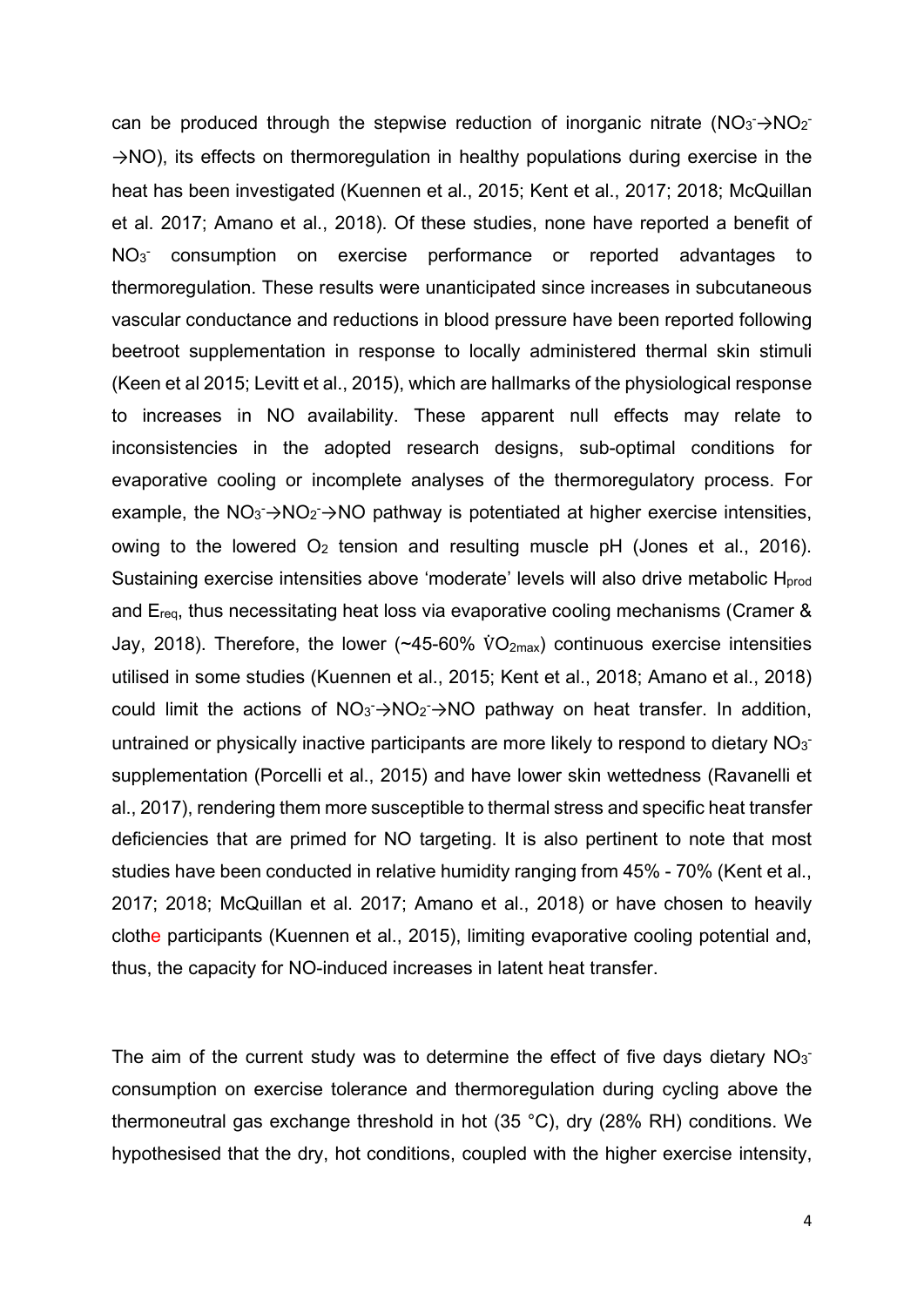would reveal the beneficial effects of  $NO<sub>3</sub>$  supplementation on evaporative cooling, dry heat losses and metabolic cost of untrained participants.

### **Methods**

#### *Participants*

Eleven non-heat acclimated healthy males volunteered for this study (age  $25 \pm 5$ years, stature 182.0  $\pm$  4.6 cm, body mass 78.7  $\pm$  7.5 kg, maximal oxygen uptake (VO<sub>2max</sub>) 41.1  $\pm$  3.6 ml·min<sup>-1</sup>·kg<sup>-1</sup>). Participants were asked to refrain from consuming alcohol or any other dietary supplements for 24-h prior to the initial testing session or during the study period. None of the participants trained for endurance exercise on a regular basis and were deemed to be physically inactive based on exercising < 30 min of moderate exercise per week (Department for Health & Social Care, 2019). Trials were conducted between December and March in the UK, thereby avoiding additional external heat exposure during the period of the study. None of the participants had visited hot climates in the five months prior to the trial and were deemed to be nonacclimated. All participants provided written informed consent to take part in the study. Ethical approval was provided by the institutional ethics committee.

### *Design*

The study adopted a double-blind, placebo-controlled, randomised crossover design. All participants reported to the laboratory on three separate occasions, across a 20 day period. The first visit comprised preliminary testing and familiarisation, after which a five-day supplementation period commenced. Following supplementation, the participants completed an exercise test to the limit of tolerance  $(T_{lim})$  (visit two). A seven-day washout period was provided prior to the second, five-day supplementation period. A final  $T_{lim}$  (visit three) was conducted following the counterbalanced supplementation period. Randomisation was conducted by generating random numbers for all participants, across each condition using online software (http://www.randomizer.org/). Each laboratory visit was conducted at the same time of day.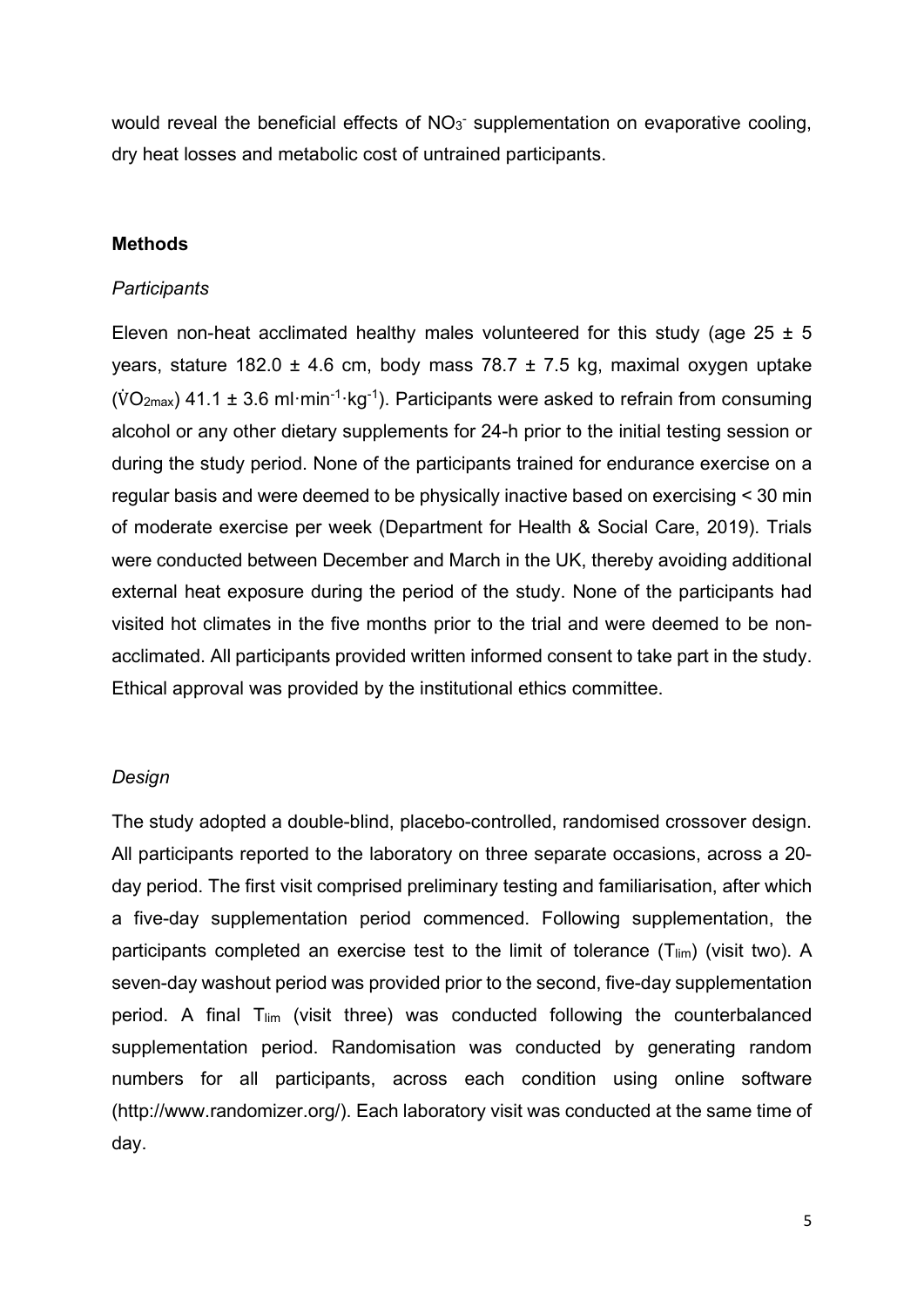#### *Preliminary testing*

During visit one, participants undertook an incremental exercise test to volitional exhaustion on a mechanically-braked cycle ergometer (Monark Exercise AB, Ergomedic 874E, Varberg, Sweden) in thermoneutral conditions (19.5  $\pm$  1.1 °C) to determine V̇ O2max and the power output at the gas exchange threshold. The test started at a workload of 120 W and increased 24 W·min<sup>-1</sup> at a fixed cadence of 80 rev·min<sup>-1</sup> until volitional exhaustion or when cadence dropped below 70 rev·min<sup>-1</sup> for more than 10-s. The rate of oxygen uptake  $(\mathrm{VO}_2)$  was measured using breath-bybreath expired air analysis (Vyntus CPX, Hoechberg, Germany). The gas analyser was calibrated before every trial with gases of known concentration (15.95%  $O_2$ , 4.97%  $CO<sub>2</sub>$ , BAL. N<sub>2</sub>) and the turbine volume transducer was calibrated automatically by the system at flow values of 2  $L \cdot s^{-1}$  and 0.2  $L \cdot s^{-1}$ . Heart rate was recorded throughout the trial (Polar Heart Rate Monitor M400, Warwick, UK). VO<sub>2max</sub> was calculated as the highest 30-s average  $\text{VO}_2$ . Breath-by-breath  $\text{VO}_2$  and  $\text{VCO}_2$  data from the incremental cycling test were used to determine the gas exchange threshold, using the simplified v-slope method (Scheider, Phillips & Stoffolano, 1993). The mean power output at thermoneutral gas exchange threshold was 173 ± 32 W, which was fixed for all experimental trials. This threshold was selected as it was deemed appropriate to evaluate endurance capacity at a repeatable, fixed intensity, whilst increasing the rate of metabolic heat production sufficiently to induce thermoregulatory responses. After 20-min of rest, participants conducted a familiarisation trial, comprising constant load exercise at the power output associated with their thermoneutral gas exchange threshold in an environmental chamber (Sporting Edge UK, Basingstoke, UK) set to experimental conditions  $(35 \pm 0.3 \degree C, 28 \pm 1.9 \degree \degree RH)$ .

## *Supplementation*

The participants received five days of dietary supplementation, with either  $NO<sub>3</sub>$ -rich beetroot juice (BR) (~ 9.2 mmol NO<sub>3</sub>; Beet It, James White Drinks, Ipswich, UK) or NO<sub>3</sub>-depleted BR as a placebo (PLA; 0.0034 mmol NO<sub>3</sub>; Beet It, James White Drinks, Ipswich, UK). This BR dose was based on the established dose-response profile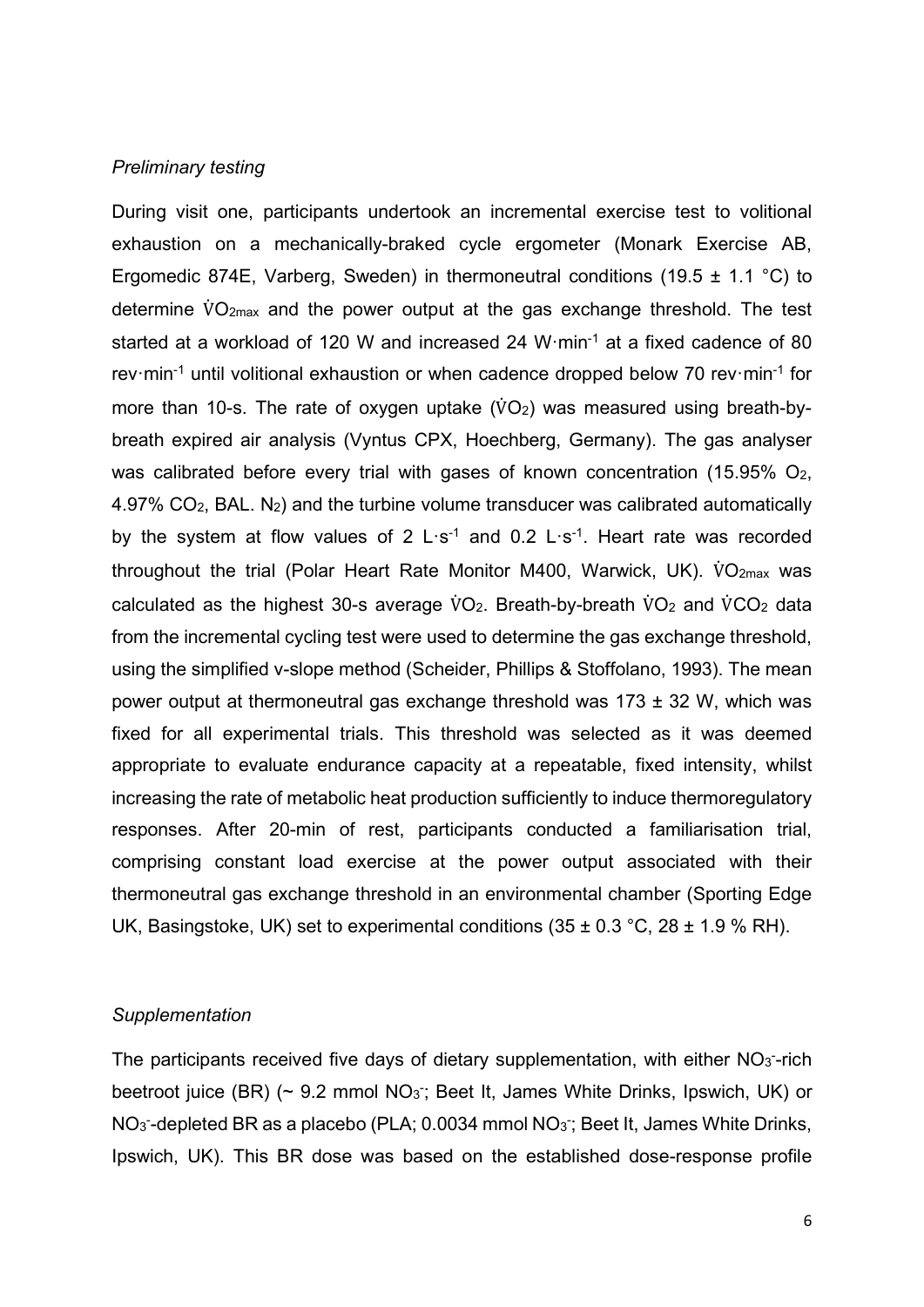(Breese et al. 2017). The participants consumed either the BR or PLA (95 ml divided into equal morning and afternoon doses) on days one to four of the supplementation period. On day five of supplementation, the participants consumed all of the beverages 2-h prior to the start of the exercise test. A seven-day washout period separated each supplementation period, where participants returned to their normal diet, as well as exercising freely up to 24-h testing. Throughout the study, participants completed a food diary, which was replicated for the alternative condition. The participants were also provided with a list of  $NO<sub>3</sub>$  dietary sources and asked to refrain from their consumption, as well as avoiding using mouthwash products, for the duration of each supplementation period.

## *Experimental trials*

All subsequent tests were conducted in the heat  $(35 \pm 0.3 \degree C, 28 \pm 1.9 \degree \degree R)$ , with participants wearing socks, trainers and cycling shorts. Upon arrival at the laboratory, the participants lay supine for 10-min, after which their resting blood pressure (BP) was measured from their left upper arm, with the last of three mean arterial pressures (MAP) recorded (Omron M7 BP Monitor, OMRON Healthcare Europe, Hoofddrop, Netherlands). Subsequently, venous blood was drawn from the participants' right arm at the antecubital fossa, using a hypodermic needle and a lithium-heparinized vacutainer (4 mL). The whole blood was then centrifuged for 15-min at 1000 *g* and immediately stored at -20 °C. Blood plasma was later thawed and analysed for  $NO_3$ an NO2 - using colorimetric assays (R&D Systems, Parameter Nitric Oxide Kit), with an intra-assay and inter-assay coefficient of variation of 2.1% and 4.2%, respectively.

Prior to exercise testing, participants were instructed to insert a rectal probe 10 cm past the anal sphincter to measure core temperature  $(T_{\text{core}})$ .  $T_{\text{core}}$  was recorded every 1-min via a data logger (SQ2010, Grant Instruments Ltd., Cambridge, UK). A urine sample was also provided to determine hydration status using a refractometer (Pocket Osmochek, Vitech Scientific Ltd, West Sussex, UK). A reading of >600 mOsm·kg- $1 \cdot H_2O^{-1}$  indicated hypohydration, in which case the participant consumed 500 ml of water and waited 30-min before being re-tested and beginning the trial. The participants' nude body mass was recorded (MPMS-230, Marsden Weighing Group,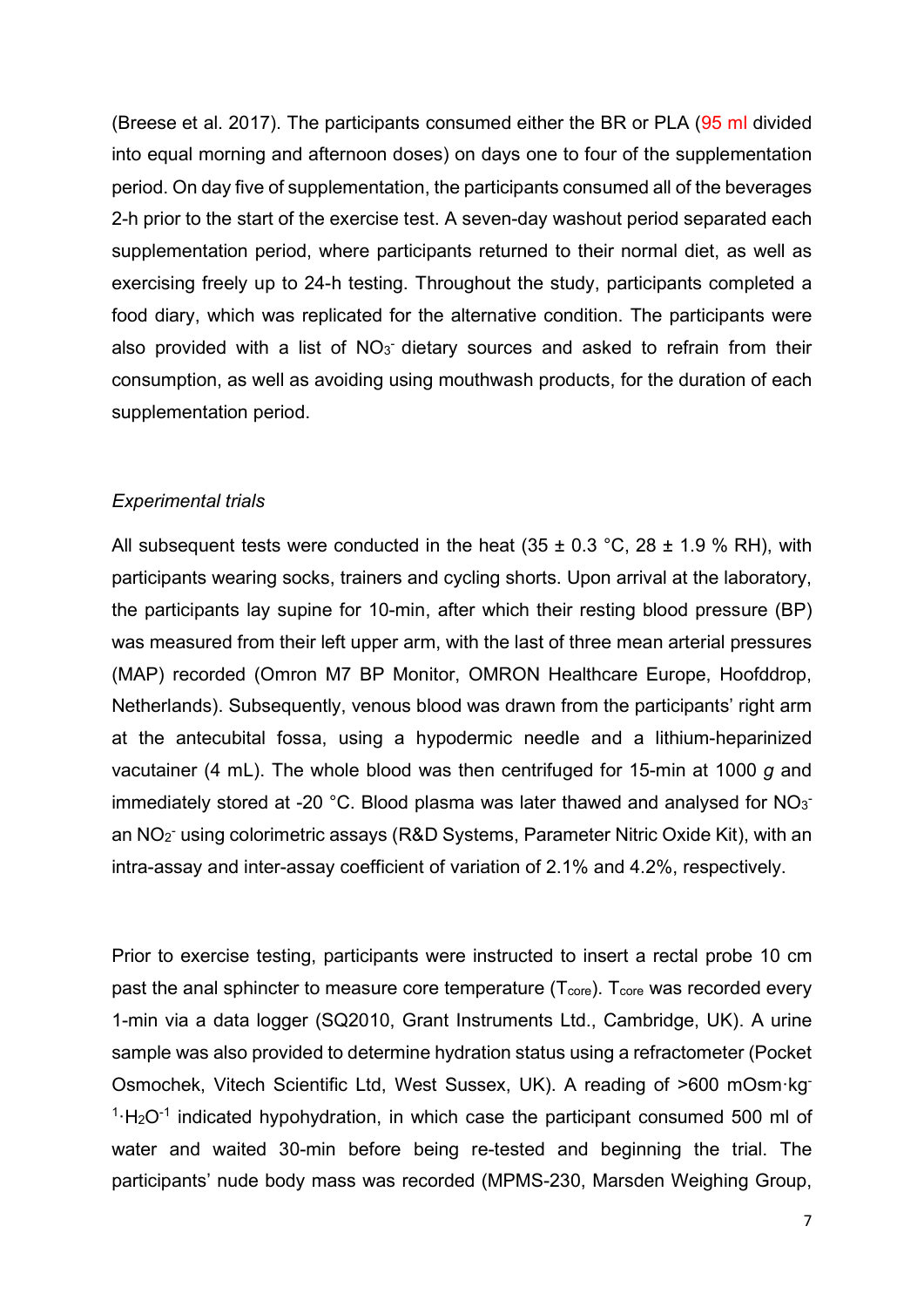Oxfordshire, UK), with the mass of the probe subtracted, after which no further drinking fluids were consumed until after the test. Skin thermistors (Grant Instruments Ltd., Cambridge, UK) were then attached to four sites on the participants' right side: upper chest, mid-ventral forearm, mid-calf and mid-thigh. Skin temperature was recorded continuously (SQ2010, Grant Instruments Ltd., Cambridge, UK) and reported every 30-s. Mean skin temperature  $(T_{skin})$  was calculated based on the four measured sites (Ramanathan, 1964). Prior to fitting skin thermistors, the skin was cleaned with soap and water and dry shaved, before being thoroughly dried. Local sweat rate was measured using a Q-Sweat system (WR Medical Electronics Co., Stillwater, MN). Ventilated capsules were fixed proximal to the skin thermistors on the right-side of the body. Sweat rate was calculated using standard vapour pressure equations and expressed in nL·min<sup>-1</sup>. Mean sweat rate was calculated by averaging the four sweat sites and reported every 1-min.

Participants then entered the environmental chamber and were instructed to maintain a pedal cadence of 70 rev $\cdot$ min<sup>-1</sup> at an intensity equivalent to thermoneutral gas exchange threshold until complete exhaustion. Given the effect of the hot environment on sub-maximal endurance thresholds (Aleksander et al., 2010), the intensity was deemed to be above the thermoneutral gas exchange threshold. Exhaustion was defined as voluntary withdrawal or when pedal cadence dropped below 70 rev·min-1 for more than 10-s. The coefficient of variation for power output in this test in our laboratory is 3.8% while cycling in the heat. Ratings of perceived exertion (RPE) were recorded on a 6 to 20-point Borg scale. Thermal sensation (TS) was recorded on a 9 point scale where -4 = "very cold",  $0 =$  "neutral", and  $4 =$  "very hot". RPE and TS were recorded every 2-min but are reported at the start, mid-point and at completion of the T<sub>lim</sub>. Skin thermistors and sweat capsules were also removed post-exercise, before being towel-dried and re-weighed to indicate fluid losses during exercise.

### *Partitional calorimetry*

Using standard partitional calorimetry equations, elements of heat production and heat dissipation were estimated (see supplementary material).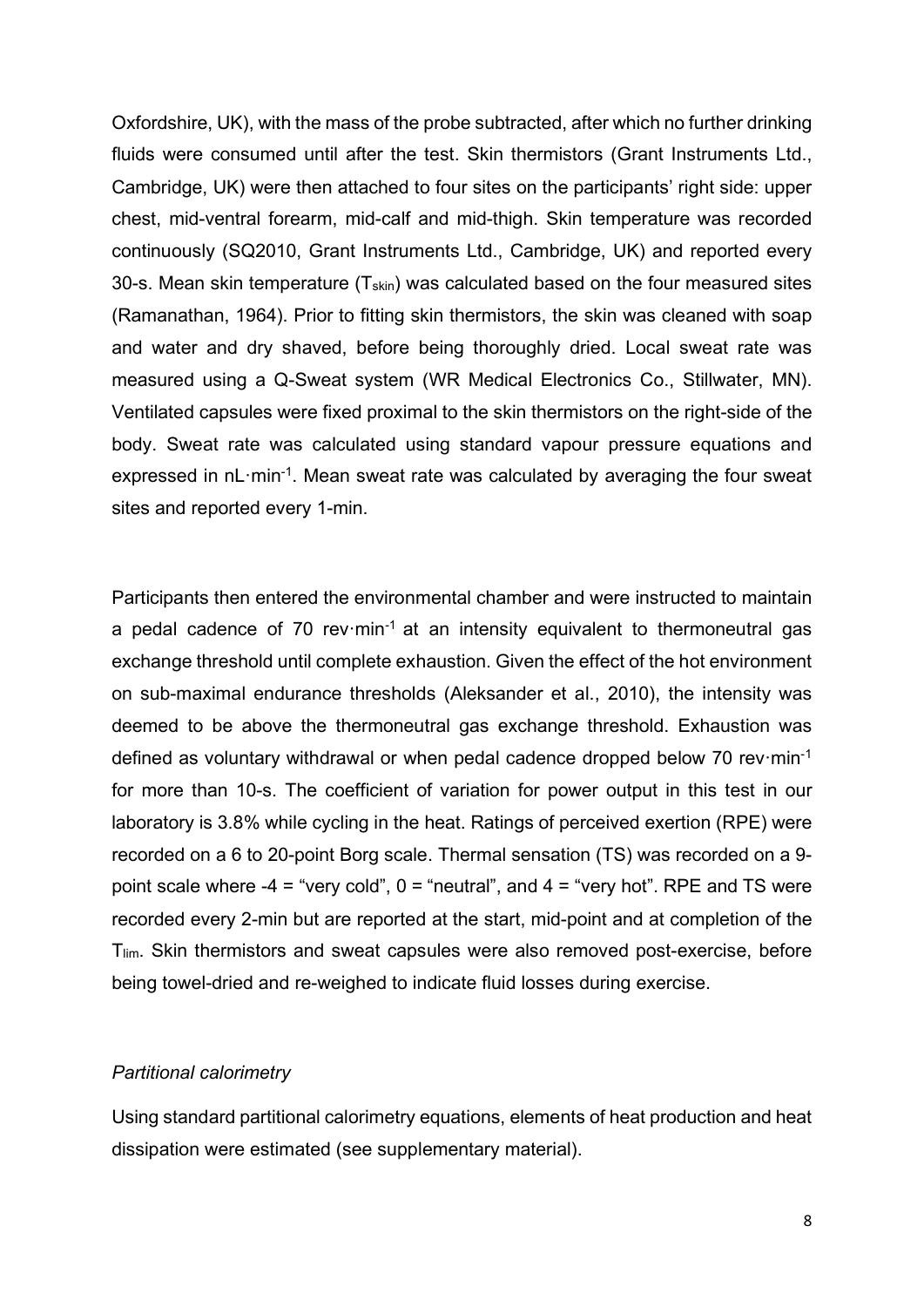#### *Statistical analysis*

Two-way repeated measures analyses of variance were conducted to test for effects of condition (BR or PLA), time (10% epochs across the trials) and their interactions on dependent variables measured across the exercise trials. A Greenhouse-Geisser correction was applied when the assumption of sphericity was violated. Where time or interaction effects were found, *post-hoc* analyses was performed with Bonferroni tests to identify pairwise differences. Paired samples *t*-tests were used to assess differences between the performance trials  $(T_{\text{lim}})$ , plasma [NO<sub>3</sub><sup>-</sup>] and [NO<sub>2</sub><sup>-</sup>], body mass changes (Δ%BM) during the T<sub>lim</sub> test and pre-test urine osmolality during PLA and BR conditions. A paired *t*-test was also used to assess the trial-order effects. A one-way ANOVA was performed on resting blood pressure (mean arterial pressure; MAP) during preliminary testing and pre-test for PLA and BR conditions. Statistical significance was accepted at *P* ≤ 0.05 and all analyses were performed on IBM SPSS Statistics (Version 21, IBM Corp., Armonk, NY, USA).

#### **Results**

## *Limit of exercise tolerance (T<sub>lim</sub>)*

There were no differences  $(t_{(10)}= 1.4, P = 0.184)$  in T<sub>lim</sub> between the BR and PLA conditions, despite seven out of the eleven participants extending their performance after BR supplementation (BR =  $22.8 \pm 8.1$ -min; Placebo =  $20.7 \pm 7.9$ -min). There were also no trial order effects on the time to exhaustion (*P* = 0.168).

### *Plasma nitrate ([NO<sub>3</sub><sup>-</sup>]) and nitrite ([NO<sub>2</sub><sup>-</sup>]) concentrations*

There were condition effects on plasma  $[NO_3]$  ( $t_{(10)}$  = 12.3,  $P < 0.001$ ) and plasma  $[NO_2]$ ]  $(t<sub>(10)</sub> = 6.4, P < 0.001)$ . Specifically, the values for [NO<sub>3</sub><sup>-</sup>] in the PLA and BR conditions were 22.9  $\pm$  5.5  $\mu$ M and 604  $\pm$  158  $\mu$ M, respectively, whilst those for [NO $_2$ ] were 99.5  $\pm$ 30.2 nM and 430.7 ± 149.8 nM, respectively.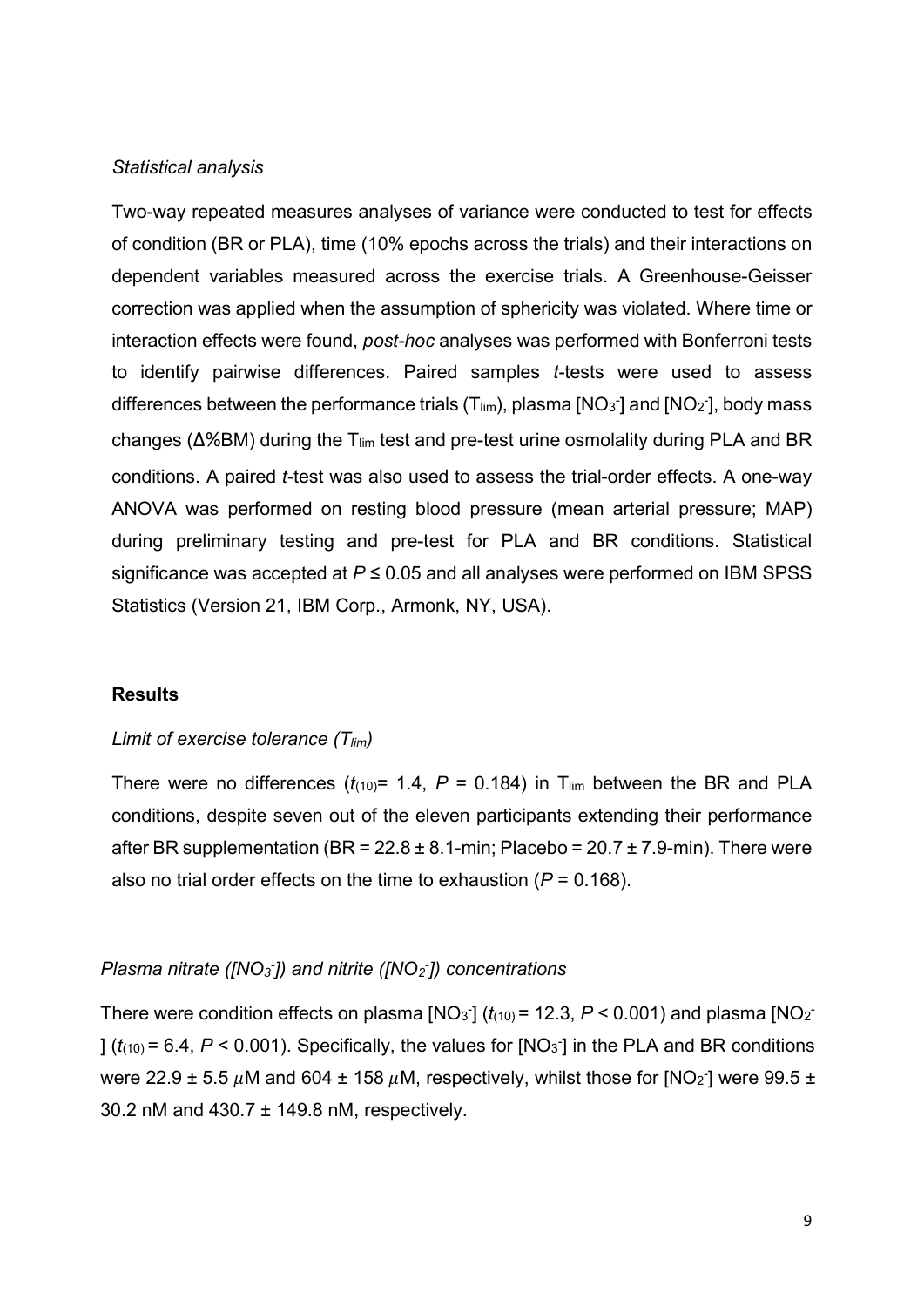#### *Core (Tcore) and skin (Tskin) temperature*

T<sub>core</sub> increased with time ( $F_{(9,90)}$  = 89.598,  $p < 0.001$ ), with no main effect of condition  $(F_{(1,10)} = 0.248, p = 0.629)$  or interaction with condition  $(F_{(9,90)} = 1.873, p = 0.066)$  (Figure 1A). The highest core temperatures reached were  $37.9 \pm 0.2$  °C and  $38.0 \pm 0.4$  °C in the BR and PLA conditions, respectively. T<sub>skin</sub> increased with time ( $F_{(9,90)} = 7.179$ ,  $P \le$ 0.001), without condition effects  $(F_{(1,10)} = 0.796, P = 0.096)$  or an interaction with time (*F*(9,90) = 0.122, *P* = 0.099) (Figure 1B).

### **\*\*\* Insert Figure 1 here \*\*\***

#### *Mean local sweat rate and heart rate*

Mean local sweat rate increased with time  $(F_{(9,90)} = 102.491, P < 0.001)$  but there were no effects of condition ( $F_{(1,10)}$  = 0.047,  $P$  = 0.832) or condition  $\times$  time interactions ( $F_{(9,90)}$ ) = 0.101, *P* = 1.000) (Figure 2A). Heart rate increased with time (*F*(9,90) = 214.520, *P* < 0.001); however, there were no main effects for condition  $(F_{(1,10)} = 0.175, P = 0.685)$ , and no significant interaction  $(F_{(9,90)} = 1.178, P = 0.319)$  (Figure 2B).

# *Oxygen consumption (* $\hat{V}O_2$ *) and carbon dioxide production (* $\hat{V}CO_2$ *)*

Both V̇ O2 (*F*(9,90) = 12.240, *P* < 0.001) and V̇ CO2 (*F*(9,90) = 6.379, *P* < 0.001) changed across time. Neither V̇ O2 (*F*(1,10) = 0.172, *P* = 0.687) nor V̇ CO2 (*F*(1,10) = 0.010, *P* = 0.922) were different between conditions and no interactions were observed (*P* > 0.05) (Figure 2C & 2D, respectively).

### **\*\*\* Insert Figure 2 here \*\*\***

#### *Thermal sensation (TS) and rating of perceived exertion (RPE)*

Both TS (*F*(9,90) = 30.507, *P* < 0.001) and RPE (*F*(9,90) = 64.895, *P* < 0.001) changed across time. Neither TS (*F*(1,10) = 0.034, *P* = 0.858) nor RPE (*F*(1,10) = 0.239, *P* = 0.635) were different between conditions and no interactions were observed (*P* > 0.05).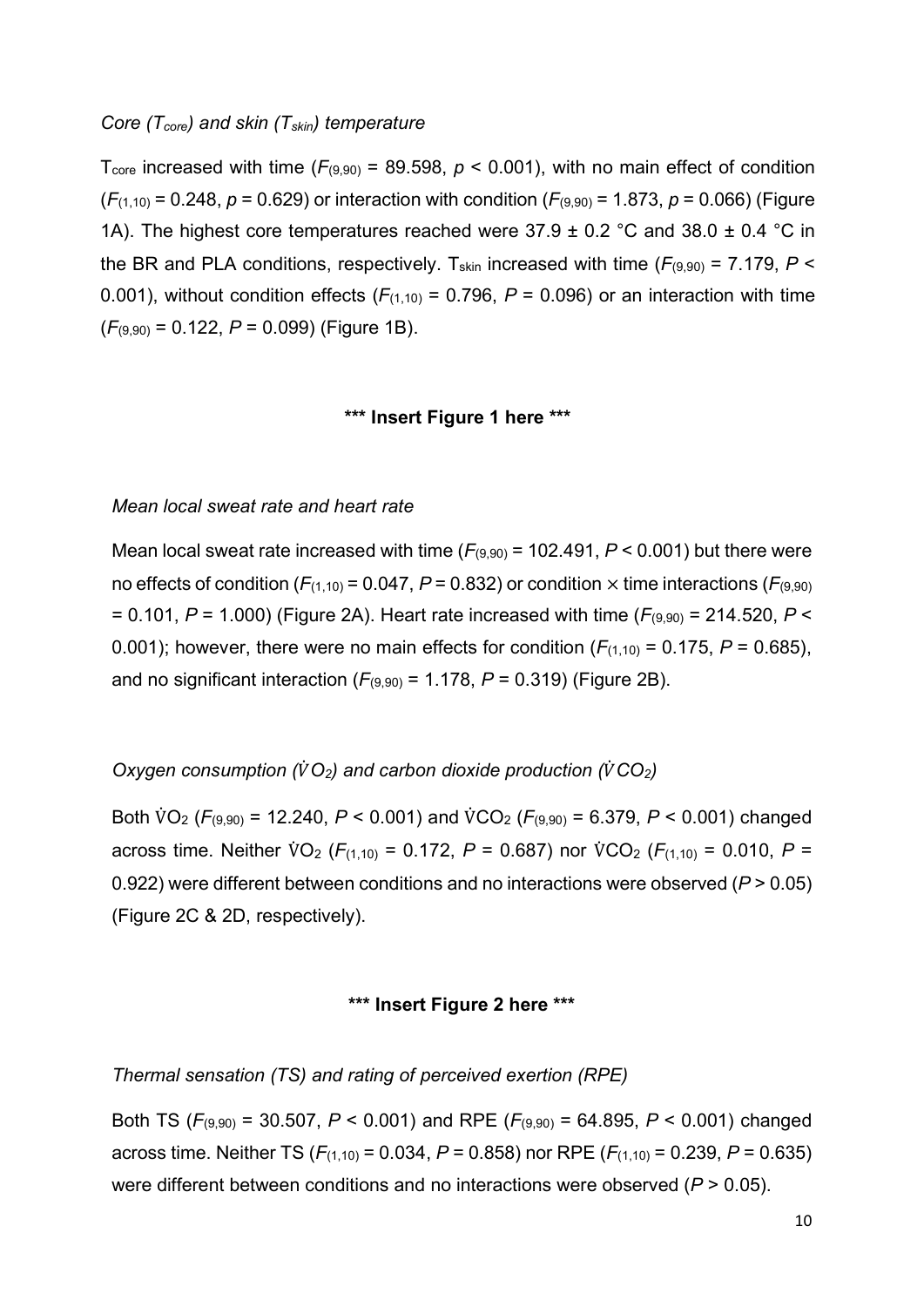*Hydration, whole-body sweat rate (∆%BM) and resting mean arterial pressure*

As presented in Table 1, there was a significant main effect of condition on MAP ( $F_{(2,20)}$ ) = 7.772, *P* = 0.003), with *post-hoc* tests demonstrating higher (*P* = 0.004) values in the PLA compared to the BR condition. There were also differences between PLA (*P* = 0.050) and preliminary measures but not between preliminary and BR (*P* = 1.000). There were no changes in osmolality ( $t_{(10)}$  = 0.595, *P* = 0.565) or ∆%BM ( $t_{(10)}$  = 1.473, *P* = 0.172) between conditions.

### **\*\*\*Insert table 1 here\*\*\***

#### *Partitional calorimetry*

SkBF requirements did not change between the PLA (7.7 ± 2.4 L⋅min<sup>-1</sup>) and BR (7.5 ± 4.4 L∙min-1) conditions (*t*(10) = 0.207, *P* = 0.840). There were no differences between PLA and BR for H<sub>prod</sub>  $(t_{(10)} = 0.103, P = 0.920)$ , H<sub>dry</sub>  $(t_{(10)} = 1.913, P = 0.085)$ , E<sub>req</sub>  $(t_{(10)}$ = 0.789, *P* = 0.448), heat storage (*t*(10) = 0.941, *P* = 0.369), Emax (*t*(10) = 1.919, *P* = 0.084) or W  $(t_{(10)} = 0.101, P = 0.337)$  (Table 2).

### **\*\*\*Insert table 2 here\*\*\***

## **Discussion**

We investigated the effects of five days dietary  $NO<sub>3</sub>$  supplementation on exercise tolerance and thermoregulation in hot, dry conditions among physically inactive males. Contrary to our hypothesis, there were no effects of the supplement on core or shell temperatures, nor were there any physiological changes during cycling exercise, despite participants in the BR condition descriptively increasing their  $T_{lim}$  by 2.1-min and demonstrating significant reductions in MAP compared to PLA. Further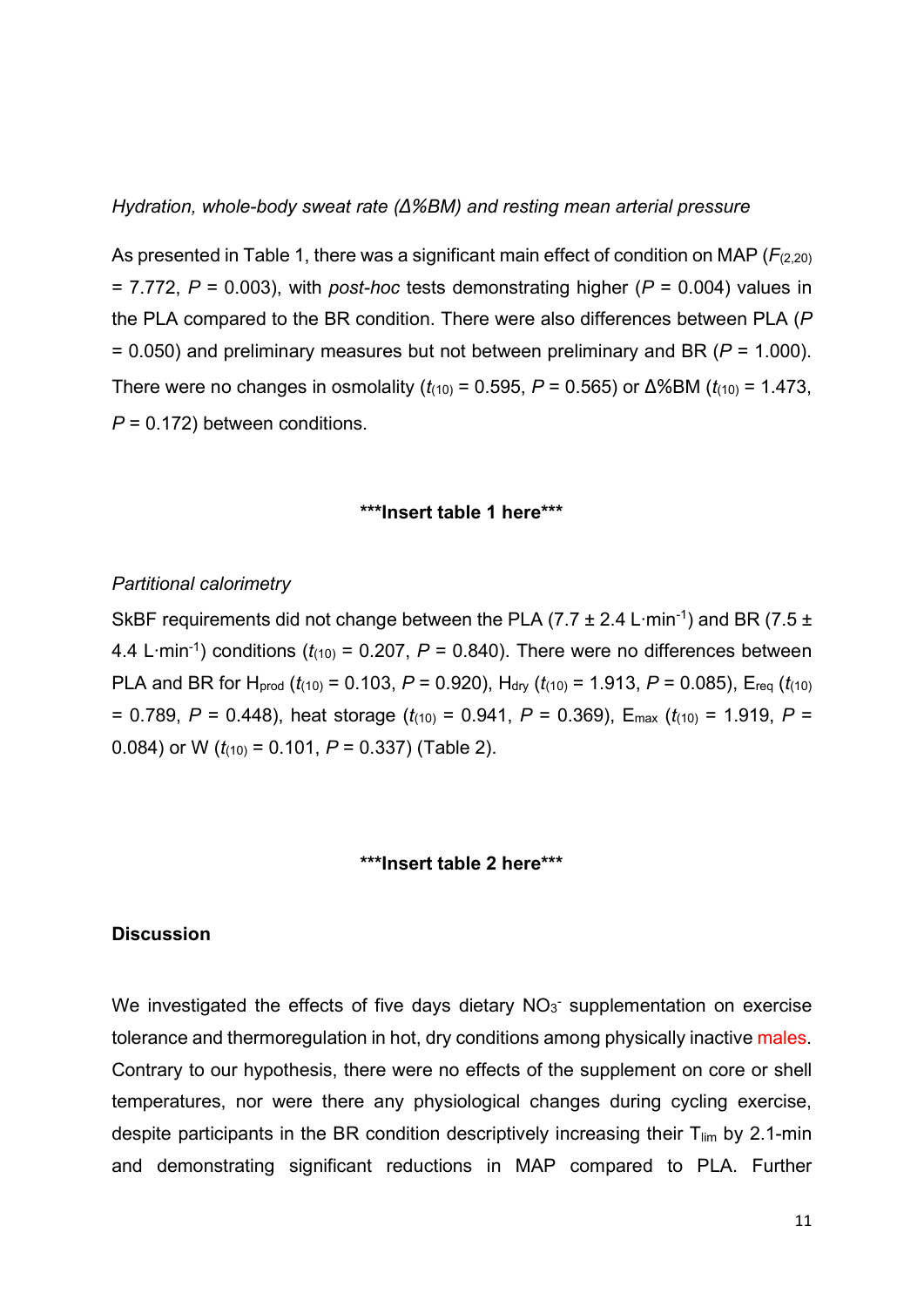investigation of thermal balance using partitional calorimetry revealed no change in dry or latent heat exchange between conditions during exercise. Thus, in accordance with the findings of others (Kuennen et al., 2015; Kent et al., 2017; 2018; McQuillan et al. 2017; Amano et al., 2018), there appears to be no thermoregulatory or performance benefits associated with the consumption of  $NO<sub>3</sub>$ -rich beetroot juice prior to exercise in the heat.

Although the null effects of  $NO<sub>3</sub>$  supplementation on exercise tolerance are in contrast to our hypothesis, these results were not completely unanticipated, given the equivocal findings reported on exercise performance to date (McMahon et al., 2017). While a noteworthy mean increase in  $T_{lim}$  of 2.1-min (9.4%) was observed in the BR condition, the variability in response among individuals precluded any clear ergogenic effect, thus highlighting the potential for individual responders. Training status has been proposed to account for the variability in thermoneutral performance responses to  $NO<sub>3</sub>$  (Porcelli et al., 2015). On this basis, coupled with the likelihood of inferior heat tolerance (Ravanelli et al., 2017), we intentionally recruited those of lower fitness levels. The lower V̇ O2max and reported training frequency, alongside *W* values (i.e. Ereq/Emax) provide evidence to support the physically inactive and non-acclimated status, respectively. However, based on the null and variable findings, it is likely that other phenotypic factors explain variance in the response to  $NO<sub>3</sub>$  supplementation during hot exercise. Further research is required in this regard but it is likely that individual responses are related to factors that directly limit heat tolerance, such as baseline deficiencies in peripheral avenues of heat dissipation or variable responses to the BR supplement. Indeed, despite no whole-body sweat rate changes, three participants lost > 1% of their body mass during the  $T_{lim}$  following BR, compared to  $\sim$ 0.5% following PLA. Given that sweat production and subcutaneous vasomotor function can be modified by serial thermal exposures among both healthy (Lorenzo & Minson, 2010) and some clinical populations with peripheral impairments (Kenny et al., 2016), these factors provide a logical basis for individual variation in response to BR during exercise in the heat and require further investigation.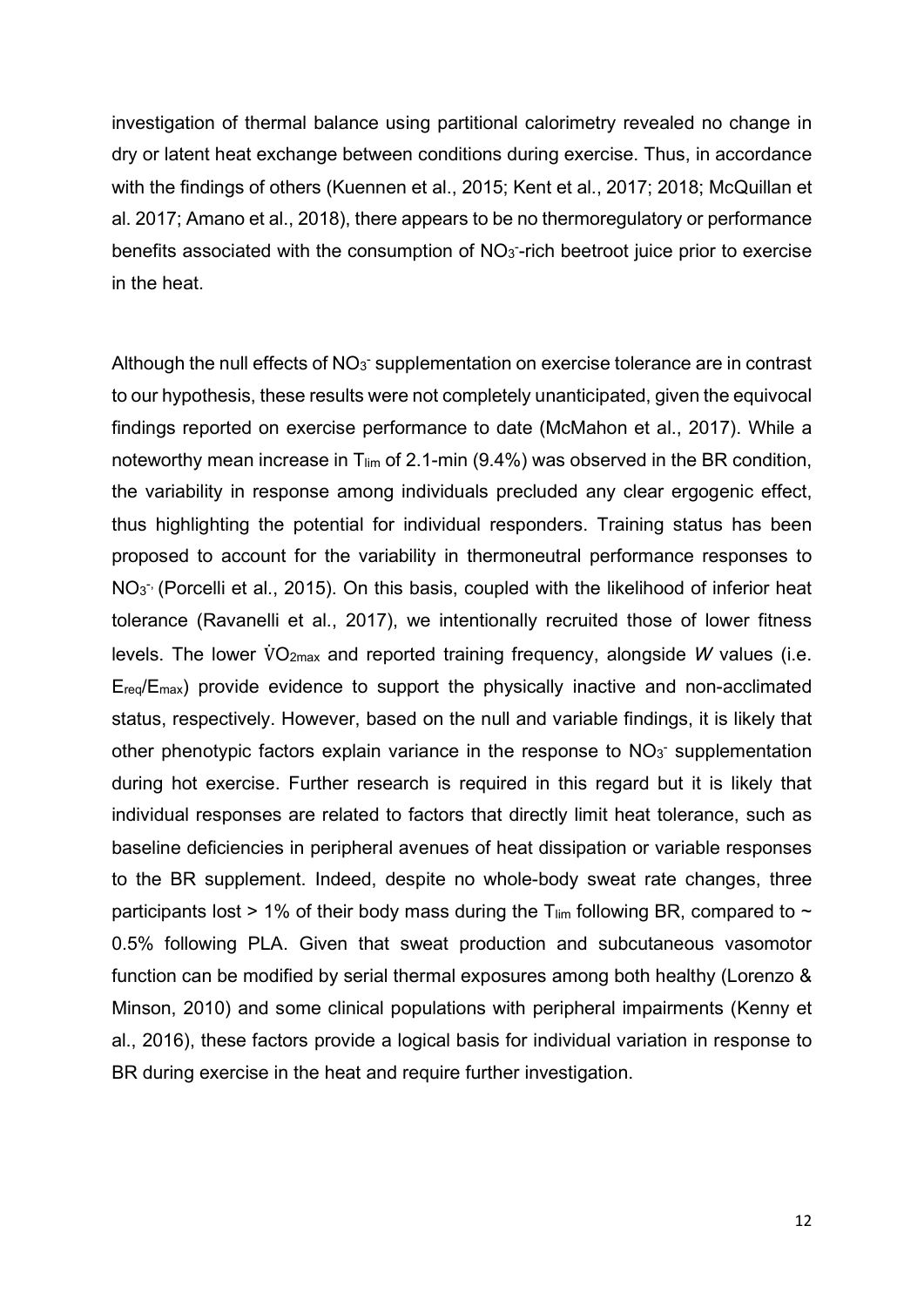The hot, dry environment of the current study was conducive to evaporative cooling and the untrained status of the male participants, exercising at intensities above gas exchange threshold was hypothesised to potentiate the effects of the  $NO_3$  $\rightarrow$ NO<sub>2</sub> $\rightarrow$ NO pathway on exercise capacity and heat transfer. Given the capacity of this pathway to facilitate NO availability, it was assumed that an effect would be identified in the sweat gland or sub-cutaneous vasculature, capable of assisting with heat dissipation during exhaustive exercise. Indeed, increasing circulating plasma  $NO<sub>2</sub>$  might enhance its delivery to the skin microvasculature (Fujii et al. 2016; McNamara et al. 2014) or sweat gland (Weller, 1996), where reduction of  $NO<sub>2</sub>$  to NO can facilitate cutaneous vasodilation and/or sweat production. Furthermore, the prescribed exercise intensity was intended to enhance reliance upon NOS-independent pathways (Fujii et al., 2014), thus potentiating the effect of  $NO_3 \rightarrow NO_2 \rightarrow NO$  cascade on cutaneous vasculature. However, despite these conditions, the similarity in local sweat rates, skin temperatures, SkBF requirements and Ereq reported herein question the thermoregulatory advantages of dietary  $NO<sub>3</sub>$  among healthy participants exercising at higher intensities in the heat.

Nitric oxide is a primary regulator of arterial pressure, acting as a signalling molecule for smooth muscle endothelia (Gilchrist et al. 2011). These mechanisms facilitate vasodilation of blood vessels and blood flow to the working musculature in thermoneutral environments (Ferguson et al. 2013). Accordingly, reductions in resting (Bailey et al. 2009; Bond et al. 2014; Fujji et al., 2015; Levitt et al., 2015; Kent et al., 2018) and exercising (Bond et al. 2014; Amano et al., 2018) blood pressure have been frequently reported after consumption of  $NO<sub>3</sub>$ . These reports support our findings, where resting MAP was reduced by 3.8% in the BR condition compared to PLA. Whilst the effects of dietary  $NO<sub>3</sub>$  on blood pressure are consistently reported and ascribed to NO-mediated actions on the macro-vasculature (Gilchrist et al., 2011), the effects on the subcutaneous vessels are less clear. For example, increases in resting subcutaneous vascular conductance have been demonstrated in response to wholebody and local limb heating (43 °C), following 3-days of  $NO<sub>3</sub>$  supplementation (Levitt, et al. 2015; Keen et al., 2015). However, a subsequent study did not report any changes in subcutaneous vascular conductance or local sweat rates after 3-days of dietary NO<sub>3</sub> supplementation among healthy participants, despite similar reductions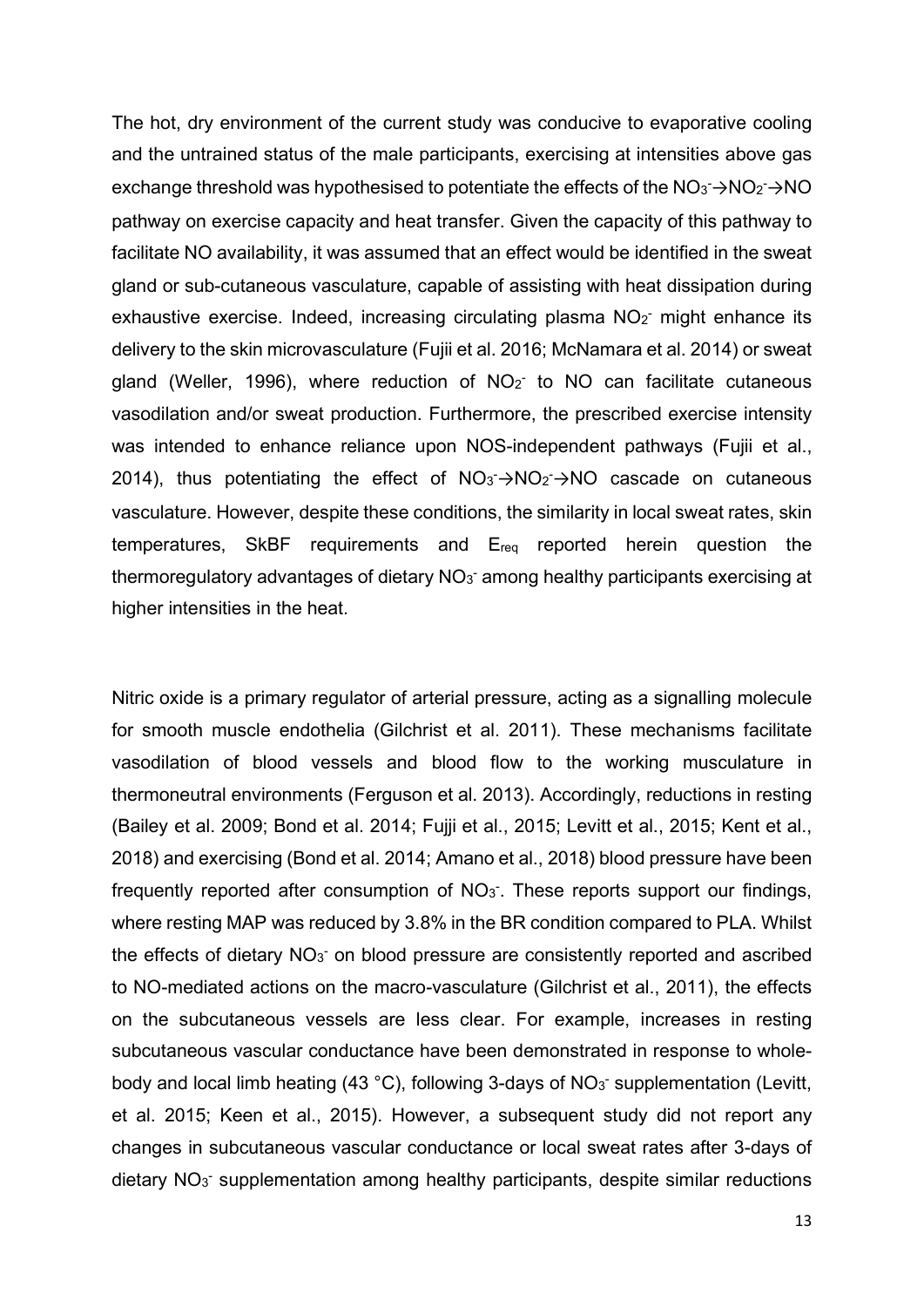in exercising blood pressure (Amano et al., 2018). Unlike previous investigations, we and others (Amano et al., 2018) increased thermal load in a more ecologically valid manner, via heating of ambient room air and controlling exercise intensity, rather than water suit perfusion and ventral forearm heating (Levitt et al., 2015). These contrasting approaches provide markedly different afferent signals to the thermoregulatory centre, with the controlled water-suit and ventral forearm heating methods preventing typical dry cooling mechanisms and delivering a more focussed artificial stimulus, respectively (Romanovsky, 2018). The different heating methods, therefore, most likely explain the discrepancies between studies. Thus, the typical thermal stresses posed by exercise in a hot room environment appear to be insufficient to require additional NO availability (i.e. via  $NO_3 \rightarrow NO_2 \rightarrow NO$  pathway) for heat loss mechanisms that rely on sudomotor and subcutaneous microvascular function.

The current participants were recruited without any known impairment in sudomotor function or vasodilatory capacity that would limit the autonomic response to wholebody heating and exercise. Consistent with our aforementioned argument regarding the severity of the imposed thermal signal, it is also feasible that impairments in sweating or microvascular function are necessary to observe changes in thermoregulation during hot exercise, since this would effectively lower the participant's individual threshold of thermal tolerance. Indeed, there are age-related impairments in NOS-dependent sweating during exercise (Stapleton et al., 2014; Fujji et al., 2015), such that older adults may experience thermoregulatory deficits in response to heat exposures. Therefore, future research could consider the effects of NO<sub>3</sub> supplementation among elderly populations and, perhaps, other clinical conditions known to impair sweating or skin microvascular function in response to thermal challenge. For example, it was recently reported that dietary  $NO_3$ supplementation can improve peripheral blood flow following cold exposure among those with Raynaud's phenomenon (Shepherd et al., 2019) and it is known that both type 1 and 2 diabetics demonstrate irregular peripheral responses to hot and cold exposures (Kenny et al., 2016), which could be modified by supplements with vasoactive properties.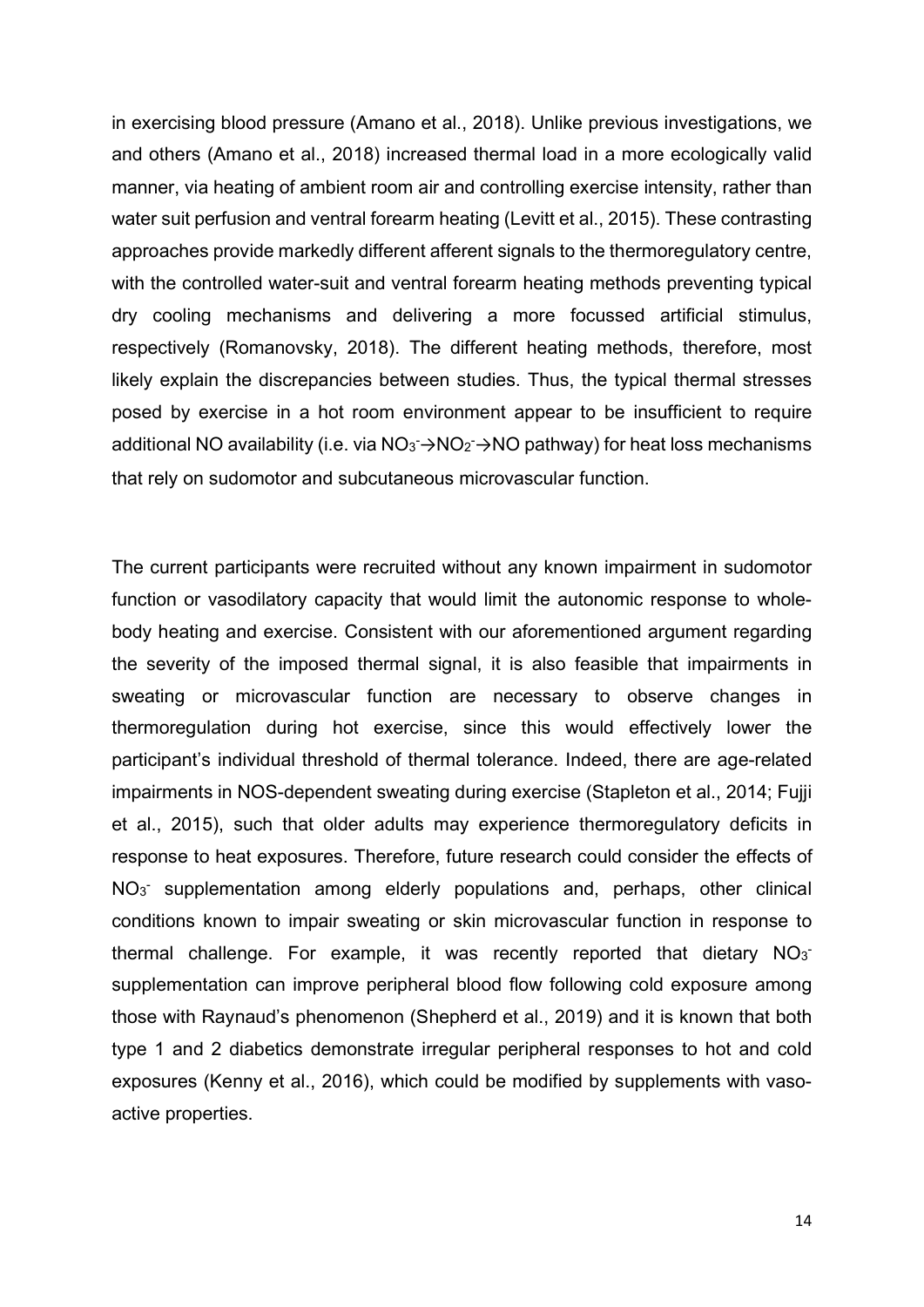The absolute final core temperatures reached in the current study were not as high as anticipated, given the high exercise intensity and thermal environment, and are a possible limitation. However, the rate of change in core and skin temperature, as well as the substantial local sweat response and fluid losses (0.71 to 0.85% body mass loss in  $\sim$  20 min) are evidence of a notable thermoregulatory response to the heat. Thus, the intensity of the exercise, in combination with the ambient temperature, appear to have induced notable physiological adjustments to the heat, sufficient to prevent the continuation of exercise. The participants' perceptions of this hot environment also confirm this. This outcome appears to be a consequence of the deliberately chosen higher intensities. Finally, while there have been inconsistent findings to date (Balsalobre-Fernández et al., 2018), it was feasible that BR supplement would lower V̇ O2 during fixed-intensity exercise (Larsen et al., 2011). Indeed, it was possible that an improved exercise efficiency would be useful for thermal balance via reductions in metabolic heat gain. There are a number of reasons for the null effects reported herein, such as the increased energy demands (such as myocardial oxidative demand; Nielsen et al. 1990) or reduced mitochondrial efficiency (Willis & Jackman 1994) induced by exercising in the heat – all of which might have offset the reported metabolic advantages conferred by BR supplements in thermoneutral environments.

## **Conclusion**

Five days of dietary  $NO<sub>3</sub>$  supplementation had no effect on exercise tolerance or thermoregulation in hot, dry conditions among physically inactive male participants, despite the typically observed reductions in pre-exercise resting MAP and increases in plasma [NO<sub>3</sub><sup>-</sup>] and [NO<sub>2</sub><sup>-</sup>]. To enhance our understanding of dietary NO<sub>3</sub><sup>-</sup> on thermal tolerance, future research should consider populations with impaired vasodilatory or sudomotor function in response to thermal challenge or consider increasing the severity of the whole-body temperature changes.

## **Declaration of interest statement**

The authors have no conflicts of interest to declare.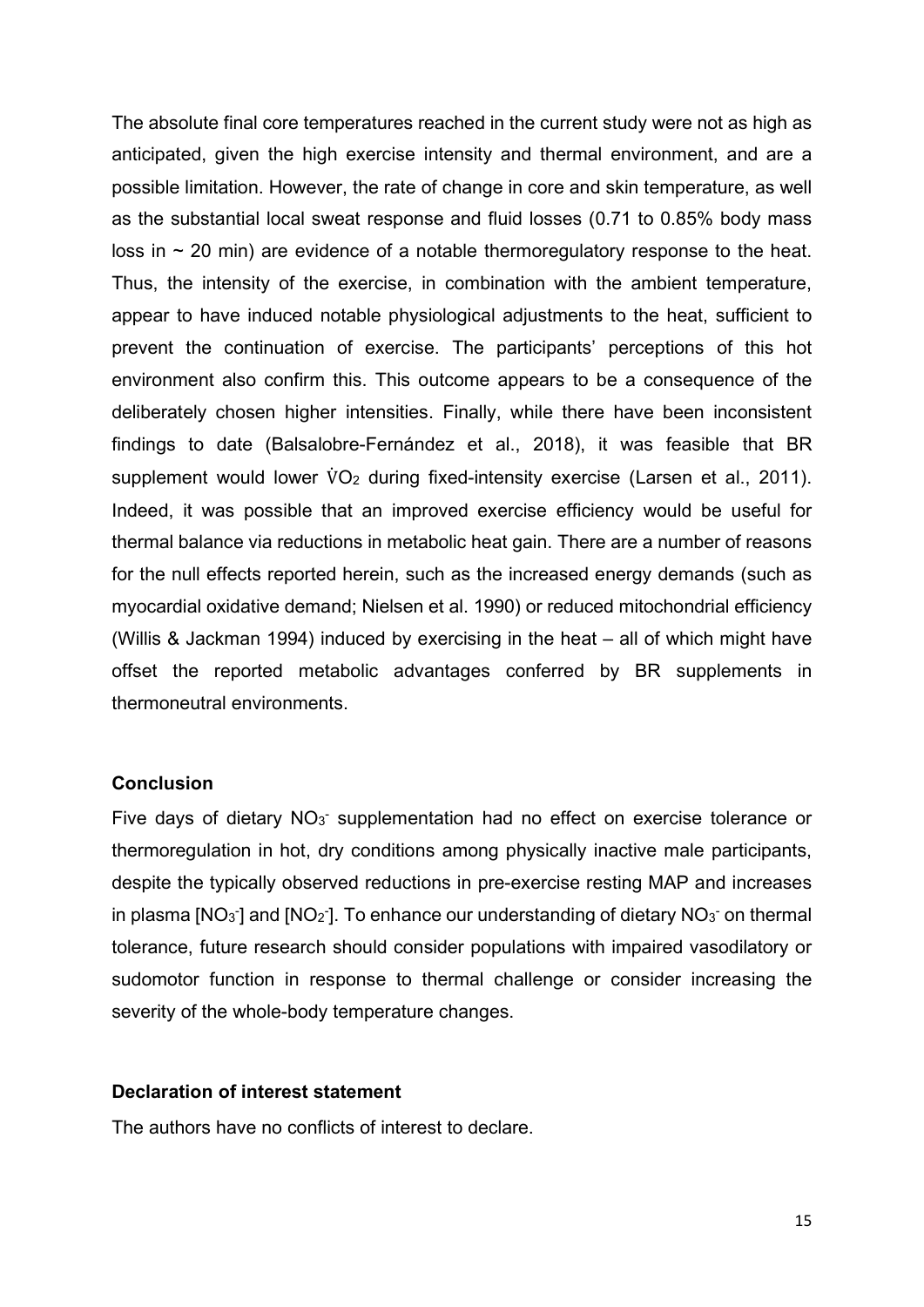# **References**

- 1. Aleksander, T., Szczepan, W., Tomasz, P., Zbigniew, S., Anna, T., Tomasz C., (2010). Effects of Ambient Temperature on Physiological Responses to Incremental Exercise Test. *Journal of Human Kinetics 26*, 57-64.
- 2. Amano, T., Okushima, D., Breese, B. C. et al. (2018) Influence of dietary nitrate supplementation on local sweating and cutaneous vascular responses during exercise in a hot environment. *European Journal of Applied Physiology, 118,*1579–1588
- 3. Armstrong, L. E. (2000). *Performing in Extreme Environments*. Human Kinetics, Champaign, IL.
- 4. Bailey, S. J., Winyard, P., Vanhatalo, A. et al. (2009). Dietary nitrate supplementation reduces the O2 cost of low-intensity exercise and enhances tolerance to high-intensity exercise in humans. *Journal of Applied Physiology 107*, 1144–1155.
- 5. Balsalobre-Fernández, C., Romero-Moraleda, B., Cupeiro, R., Peinado, A. B., Butragueño, J., & Benito, P. J. (2018). The effects of beetroot juice supplementation on exercise economy, rating of perceived exertion and running mechanics in elite distance runners: A double-blinded, randomized study. *PloS one, 13*, e0200517.
- 6. Bond, V., Curry, B. H., Adams, R. G. et al. (2014). Cardiorespiratory function associated with dietary nitrate supplementation. *Applied Physiology Nutrition & Metabolism, 39,* 168–172
- 7. Breese, B. C., Poole, D. C., Okushima D. et al. (2017) The effect of dietary nitrate supplementation on the spatial heterogeneity of quadriceps deoxygenation during heavy‐intensity cycling. *Physiological Reports* 5(14):e13340
- 8. Cramer, M. N. & Jay, O. (2018). Partitional calorimetry. *Journal of Applied Physiology, 126*, 267-277.
- 9. Department for Health and Social Care (2019). *UK Chief Medical Officers' Physical Activity Guidelines*. Retrieved from [https://assets.publishing.service.gov.uk/government/uploads/system/uploads/attachment\\_](https://assets.publishing.service.gov.uk/government/uploads/system/uploads/attachment_data/file/832868/uk-chief-medical-officers-physical-activity-guidelines.pdf) [data/file/832868/uk-chief-medical-officers-physical-activity-guidelines.pdf](https://assets.publishing.service.gov.uk/government/uploads/system/uploads/attachment_data/file/832868/uk-chief-medical-officers-physical-activity-guidelines.pdf)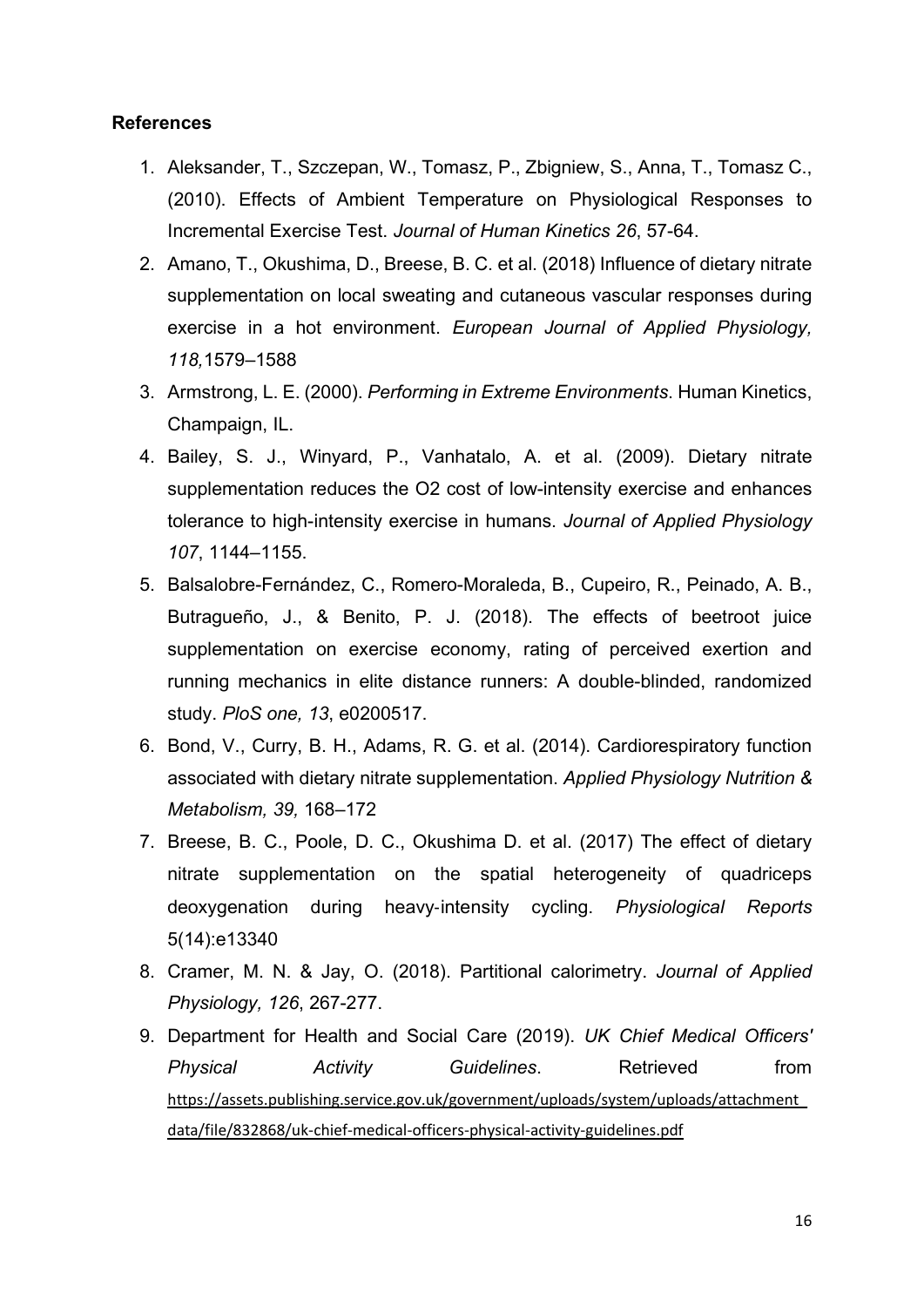- 10.Ferguson, S. K., Hirai, D. M., Copp, S. W. et al. (2013). Impact of dietary nitrate supplementation via beetroot juice on exercising muscle vascular control in rats. *Journal of Physiology, 591*, 547–557.
- 11.Fujii, N., McGinn, R., Stapleton, J. M. et al. (2014). Evidence for cyclooxygenase-dependent sweating in young males during intermittent exercise in the heat. *Journal of Physiology 592,* 5327-5339.
- 12.Fujii, N., Paull, G., Meade, R. D. et al. (2015). Do nitric oxide synthase and cyclooxygenase contribute to the heat loss responses in older males exercising in the heat? *Journal of Physiology, 593,* 3169-3180.
- 13.Fujii, N., Meade, R. D., Alexander. L. M. et al. ((2016) iNOS-dependent sweating and eNOS-dependent cutaneous vasodilation are evident in younger adults, but are diminished in older adults exercising in the heat. *Journal of Applied Physiology, 120,* 318-327.
- 14.Gagge, A. P. & Gonzales, R. R. (1996). Mechanisms of heat exchange. In: Fregley, M. J., Blatteis, C. M., editors. Handbook of Physiology section 4 Environmental Physiology. New York: Oxford University Press; 1996. pp. 45–8
- 15.Gagnon. D., Jay, O., & Kenny, G. P. (2013). The evaporative requirement for heat balance determines whole-body sweat rate during exercise under conditions permitting full evaporation. *Journal of Physiology, 591*, 2925-35.
- 16.Gilchrist, M., Shore, A. C., & Benjamin, N. (2011). Inorganic nitrate and nitrite and control of blood pressure. *Cardiovascular Research, 89,* 492–498.
- 17.Gonzalez, R. R. (1995). Biophysics of heat exchange and clothing: applications to sports physiology. *Medicine Exercise Nutrition and Health*, *4*, 290-305.
- 18.Havenith, G., & Fiala, D. (2016). Thermal Indices and Thermophysiological Modeling for Heat Stress. *Comprehensive Physiology, 6,* 255-302.
- 19.Jones, A. M., Ferguson, S. K., Bailey, S. J et al. (2016). Fiber type-specific effects of dietary nitrate. *Exercise & Sport Science Reviews, 44*, 53–60.
- 20.Keen, J. T., Levitt, E. L., Hodges, G. J. et al. (2015). Short-term dietary nitrate supplementation augments cutaneous vasodilatation and reduces mean arterial pressure in healthy humans. *Microvascular Research, 98,* 48–53.
- 21.Kenny, G. P., Sigal, R. J., & McGinn, R. (2016). Body temperature regulation in diabetes. *Temperature*, *3*, 119-45.
- 22.Kent, G. L., Dawson, B., Cox, G. R. et al. (2018). Effect of dietary nitrate supplementation on thermoregulatory and cardiovascular responses to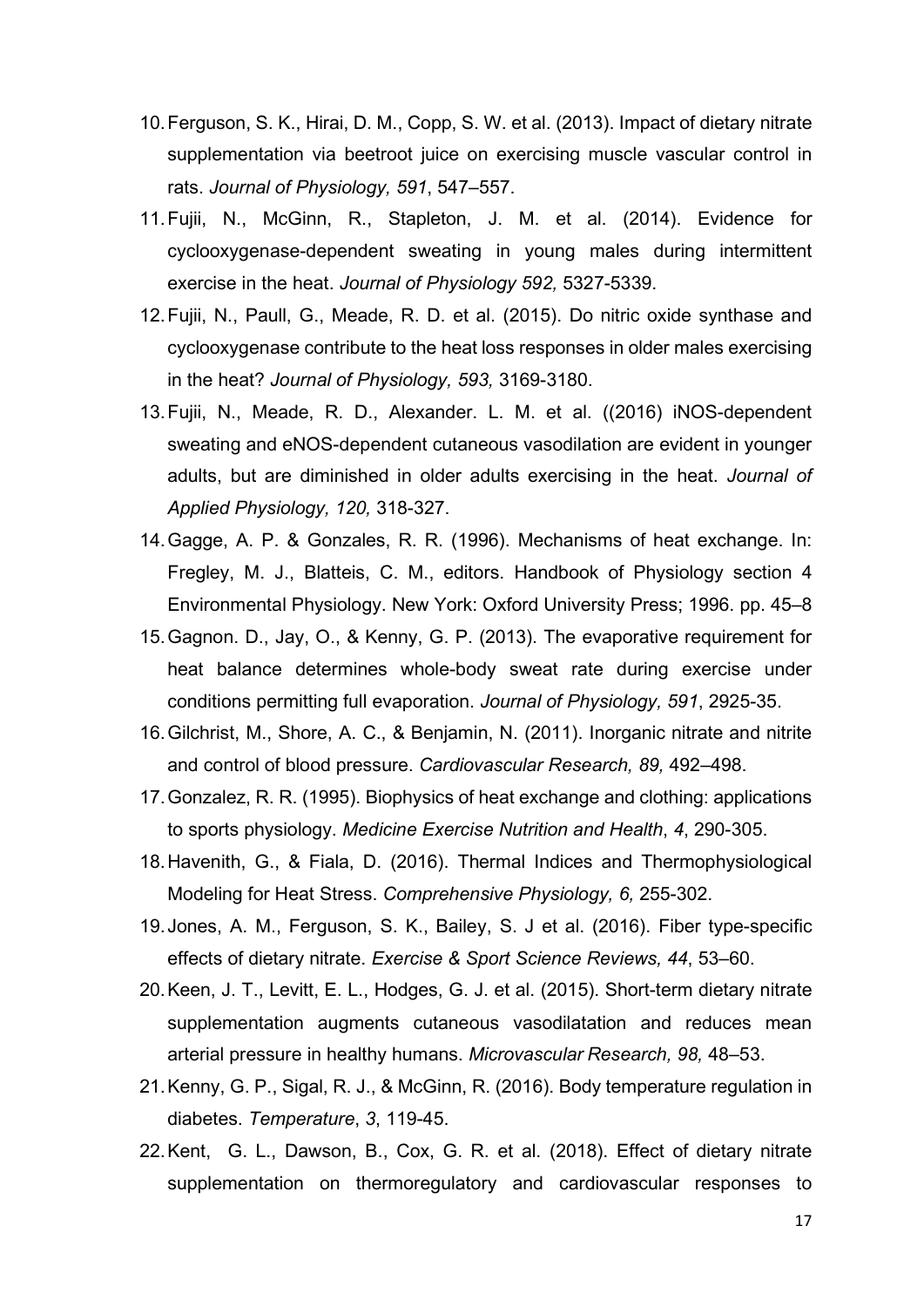submaximal cycling in the heat. *European Journal of Applied Physiology, 118*, 657-668.

- 23.Kent, G. L., Dawson, B., Cox, G. R. et al. (2017). Dietary nitrate supplementation does not improve cycling time-trial performance in the heat. *Journal of Sports Sciences, 36,*1204-1211.
- 24.Kerslake, D. M. (1972). *The Stress of Hot Environments.* Cambridge: University Press
- 25.Kuennen, M., Jansen, L., Gillum, T. et al. (2015). Dietary nitrate reduces the O2 cost of desert marching but elevates the rise in core temperature. *European Journal of Applied Physiology, 115,* 2557-69.
- 26.Larsen, F. J., Schiffer, T. A., & Borniquel, et al. (2011) Dietary inorganic nitrate improves mitochondrial efficiency in humans. *Cell Metabolism, 13,*149–159
- 27.Levitt, E. L., Keen, J.T., & Wong, B. J. (2015). Augmented reflex cutaneous vasodilatation following short-term dietary nitrate supplementation in humans. *Experimental Physiology, 100,* 708-18.
- 28.Lorenzo, S. & Minson, C. T. (2010). Heat acclimation improves cutaneous vascular function and sweating in trained cyclists. *Journal of Applied Physiology, 109,* 1736-1743.
- 29.McIntyre, D. A. (1980). *Indoor Climate*. London: Applied Science.
- 30.McMahon, N. F., Leveritt, M. D., & Pavey, T. G. (2017). The Effect of Dietary Nitrate Supplementation on Endurance Exercise Performance in Healthy Adults: A Systematic Review and Meta-Analysis. *Sports Medicine, 47*, 735-756.
- 31.McNamara, T. C., Keen, J. T., Simmons, G. H. et al. (2014). Endothelial nitric oxide synthase mediates the nitric oxide component of reflex cutaneous vasodilatation during dynamic exercise in humans. *Journal of Physiology, 592*, 5317-26.
- 32.McQuillan, J. A., Casadio, J. R., Dulson, D. K. et al. (2017). The Effect of Nitrate Supplementation on Cycling Performance in the Heat in Well-Trained Cyclists. *International Journal of Sports Physiology and Performance, 13,* 50-56.
- 33.Muhamed, A.M.C, Atkins, K., Stannard, S.R., Mündel, T., & Thompson, M.W. (2016). The effects of a systematic increase in relative humidity on thermoregulatory and circulatory responses during prolonged running exercise in the heat. *Temperature*, *3*, 455-464.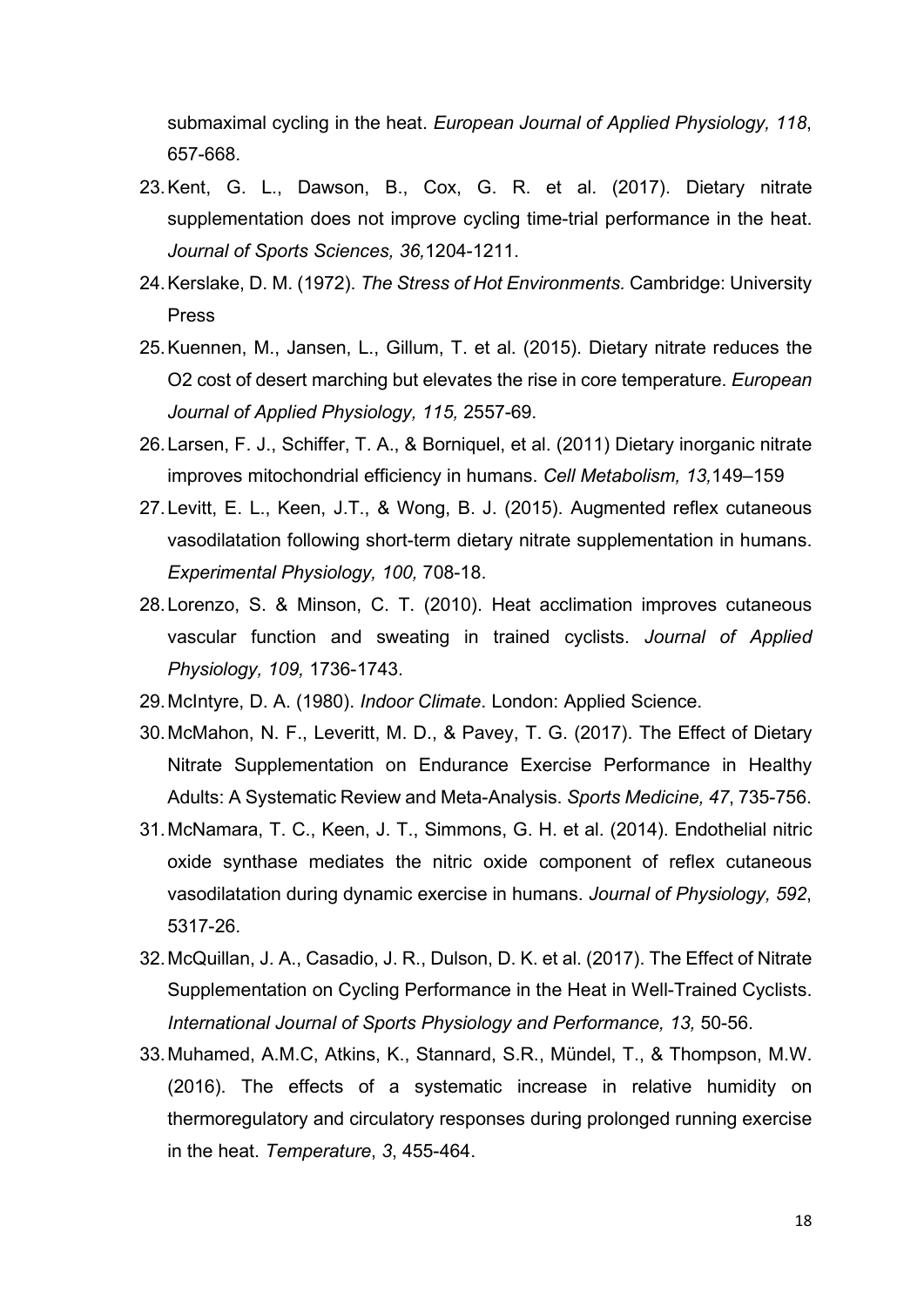- 34.Nielsen, B., Savard, G., Richter, E. A., Hargreaves, M., & Saltin, B. (1990) Muscle blood flow and muscle metabolism during exercise and heat stress. *Journal of Applied Physiology, 69*, 1040–1046.
- 35.Parsons, K. (1993). *Human in Thermal Environments: the effects of hot, moderate and cold environments on human, comfort and performance* (2nd edition). London: Taylor & Francis.
- 36.Porcelli, S., Ramaglia, M., Bellistri, G. et al. (2015). Aerobic fitness affects the exercise performance responses to nitrate supplementation. *Medicine & Science in Sports & Exercise, 47,* 1643-1651.
- 37.Ramanathan, N. (1964). A new weighting system for mean surface temperature of the human body. *Journal of Applied Physiology, 19*, 531-533.
- 38.Ravanelli, N., Coombs, G. B., Imbeault, P. (2017). Maximum Skin Wettedness after aerobic Training with and without Heat Acclimation. *Medicine & Science in Sports & Exercise, 50,* 299-307.
- 39.Romanovsky, A. A. (2018). The thermoregulation system and how it works. *Handbook of Clinical Neurology, 156,* 3-43.
- 40.Sawka, M. N. & Young, A. J. (2006). Physiological systems and their responses to conditions of heat and cold. In: ACSM's Advance Exercise Physiology, edited by Sawka MN, Tipton CM. Hagerstown MD: Lippincott Williams and Wilkins, 2006, Pp. 536–563.
- 41.Scheider, D., Phillips, S., & Stoffolano, S. (1993). The simplified V-slope method of detecting the gas exchange threshold. *Medicine & Science in Sports & Exercise, 25*, 1180-1184.
- 42.Stapleton, J. M., Fujii, N., Carter, M. et al. (2014). Diminished nitric oxidedependent sweating in older males during intermittent exercise in the heat. *Experimental Physiology, 99,* 921-932.
- 43.Tanabe, S., Narita, C., Ozeki, Y., & Konishi, M. (2000). Effective radiation area of human body calculated by a numerical simulation. *Energy & Buildings, 32,* 205–215.
- 44.Weller, R., Pattullo, S., Smith, L., Golden, M., Ormerod, A., & Benjamin, N. (1996). Nitric oxide is generated on the skin surface by reduction of sweat nitrate. *Journal of Investigative Dermatology, 107,* 327-331.
- 45.Willis, W. T. & Jackman, M. R. (1994). Mitochondrial function during heavy exercise. *Medicine & Science in Sports & Exercise, 26*, 1347–1354.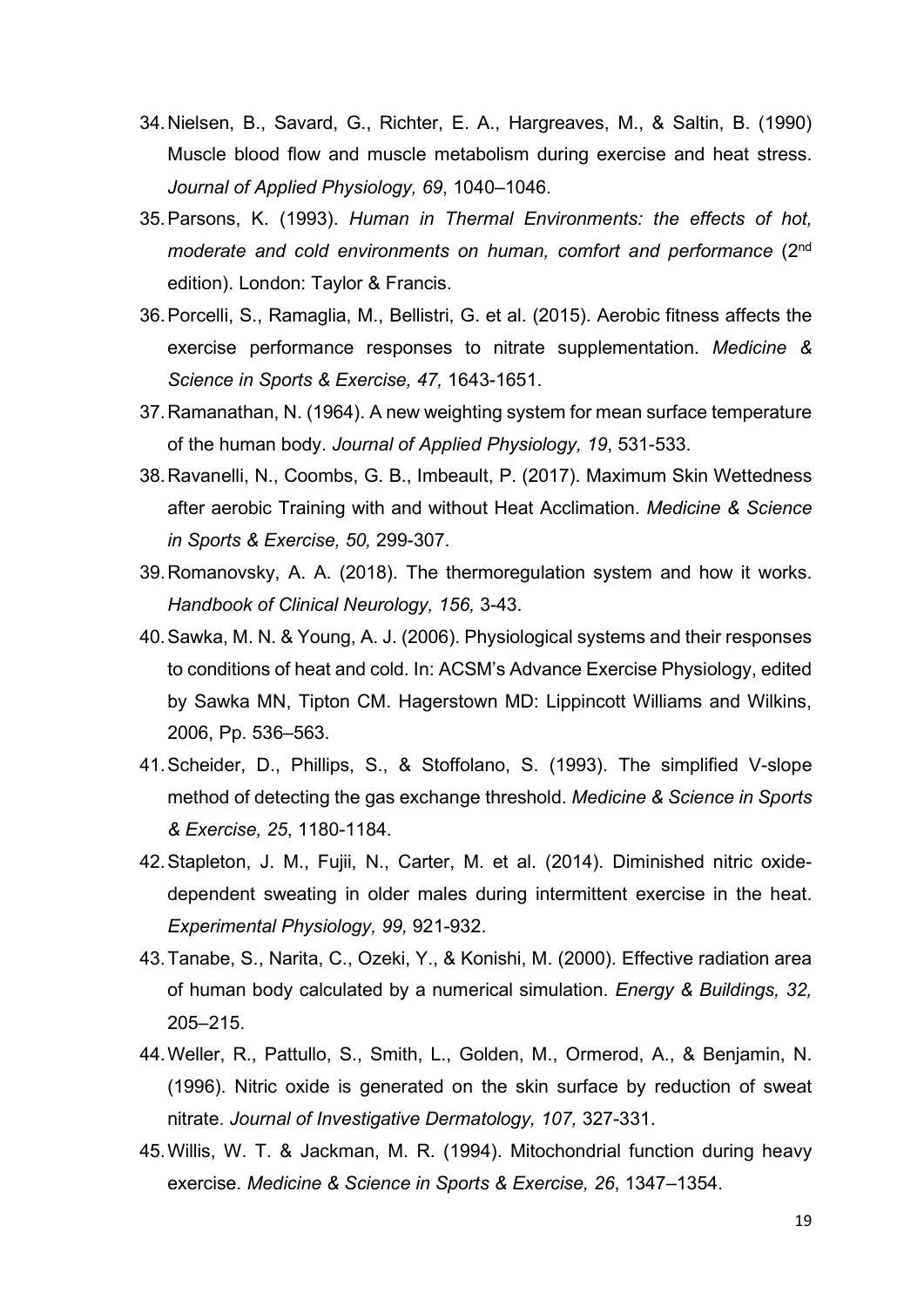# **Figures**



**Figure 1.** Core (A) and skin (B) temperature during exercise at the power output associated with gas exchange threshold following beetroot (black squares) supplementation or placebo (white squares) in a hot, dry environment. Data are expressed as a proportion of the exercise trial ( $n = 11$ ).  $\frac{1}{2}$  = main effect of time ( $P <$ 0.05).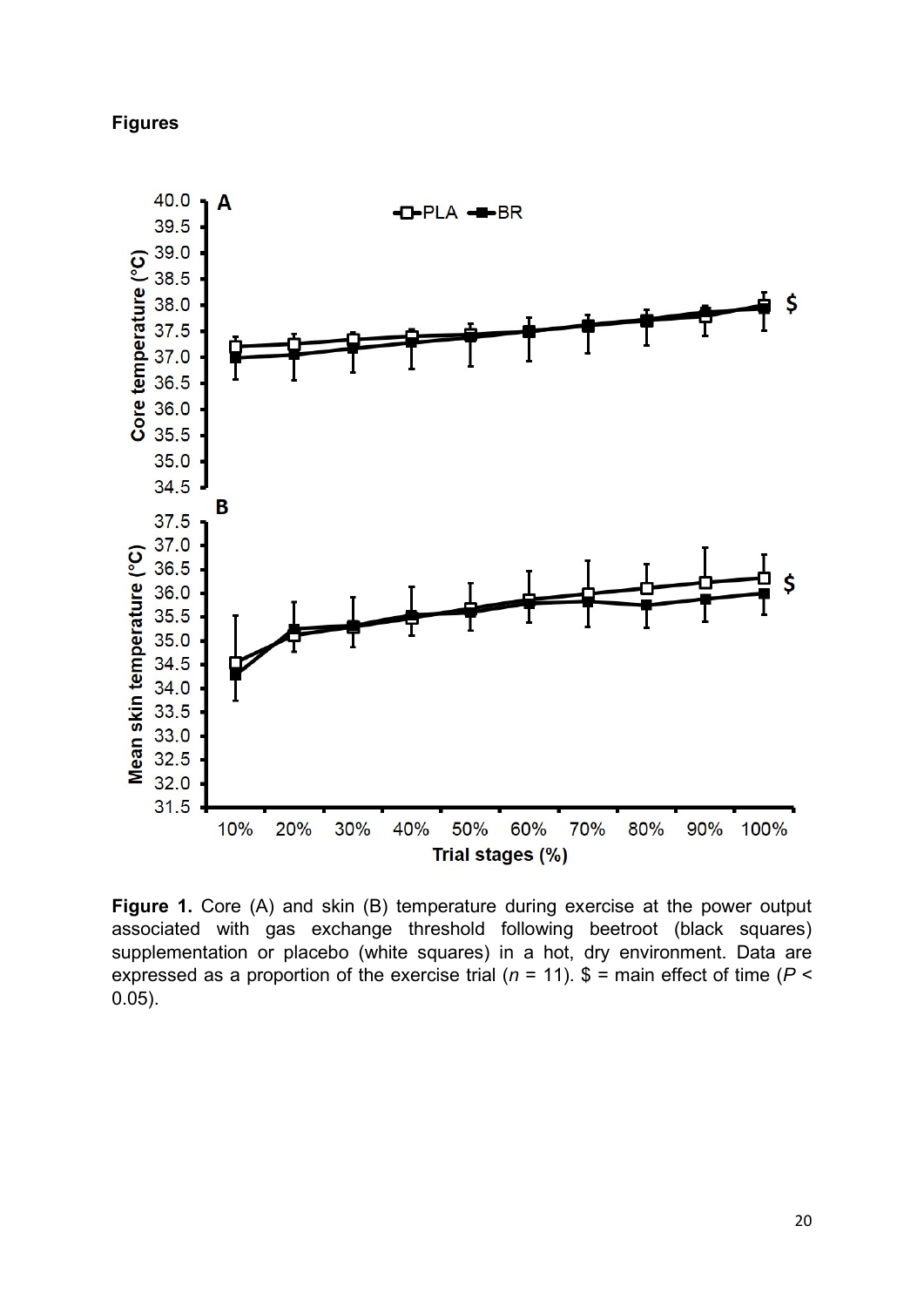

**Figure 2.** Mean local sweat rate (A), heart rate (B), oxygen consumption (VO<sub>2</sub>; C) and carbon dioxide production (V̇ CO2; D) during exercise at the power output associated with gas exchange threshold following beetroot (black squares) supplementation or placebo (white squares) in a hot, dry environment. Data are expressed as a proportion of the exercise trial ( $n = 11$ ).  $\$ =$  main effect of time ( $P < 0.05$ ).